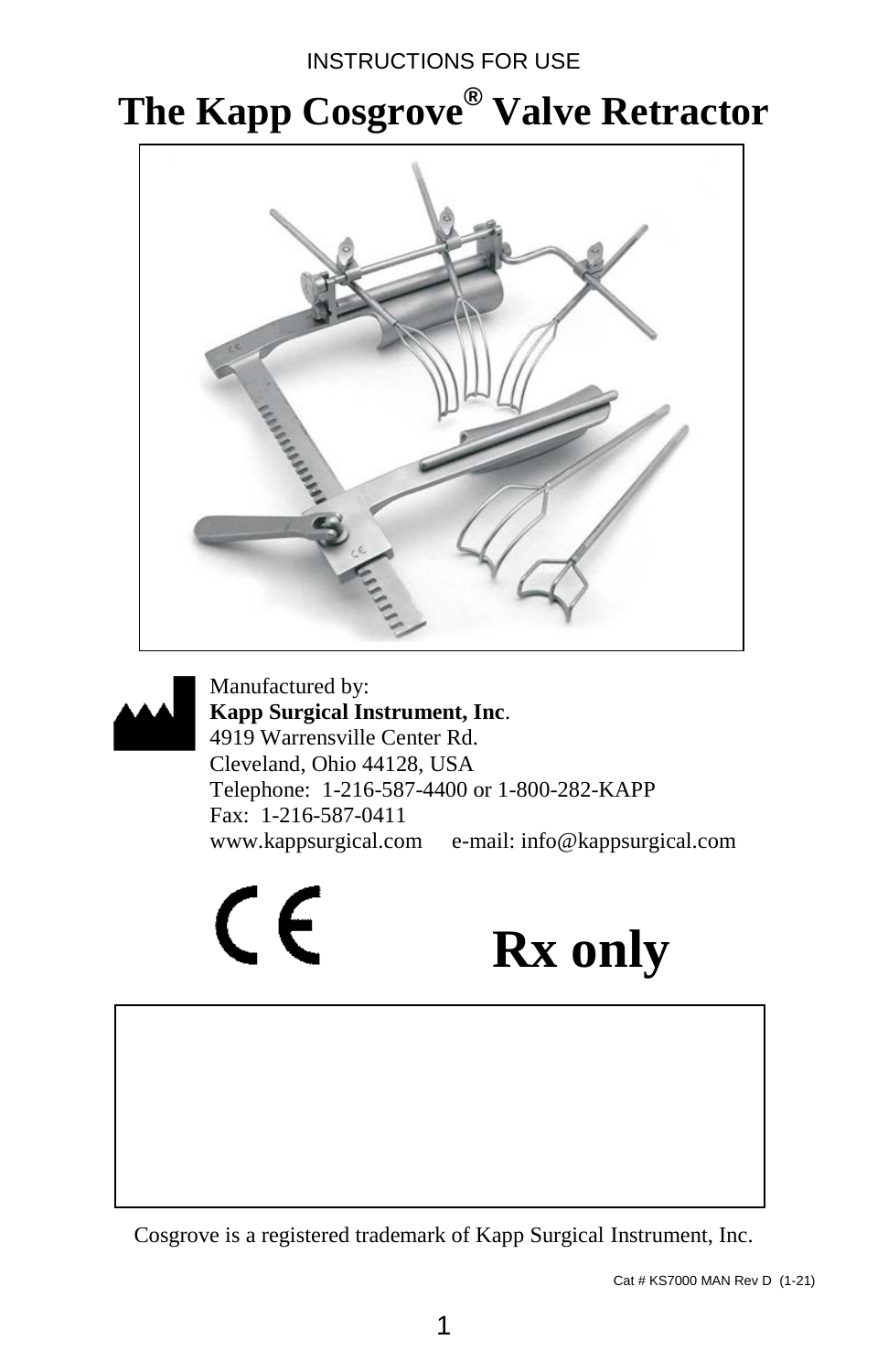#### *Consistent and excellent exposure of the right and left atrium, tricuspid, and mitral valves is fundamental to intracardiac surgical procedure. By using the Kapp Cosgrove® Valve Retractor, the surgeon can gain the optimum exposure necessary for a successful surgical outcome.*

#### **DESCRIPTION / INTENDED USE**

The Kapp Cosgrove<sup>®</sup> Valve Retractor provides exceptional right and left atrium, tricuspid and mitral valve exposure while reducing the need for surgical assistance. The Kapp Cosgrove<sup>®</sup> Valve Retractor requires placement only during the intracardiac portion of the procedure. It is available either mounted on a Cooley Sternum Retractor, large or small, or custom mounted on your existing chest spreader. Recommendations for cleaning and sterilization are included in this manual.

#### **The device is supplied non-sterile and must be cleaned and sterilized before use.**

#### **PRE-SURGICAL ASSEMBLY**

Position your modified chest spreader as shown **(Figure 1).** Slide the main bracket (**Figure 3**) onto the chest spreader with locking screws to the outside of the chest cavity opening by sliding it onto one of the preattached mounting bars (**Figure 2**). Secure the main bracket by tightening the left and right non-removable locking screws (A) (**Figure 3**).

Slide the retractor blade (D) through the universal clamp (C) **(Figure 4)**.

Remove the transverse nut (E), then slide universal clamp(s) with attached retractor blade(s) (**Figure 5**) onto the support bar. Rotate the support bar down into the groove in the side support bracket and tighten the transverse nut to secure (**Figure 6**).

Adjust the retractor blades on the main bracket according to the surgeon's preference. Once they are in place, secure the retractor blades by tightening the "wing" nut on the universal clamp(s).

A third retractor blade can be mounted by attaching the side arm bar (F) as follows: Loosen the side arm locking screw (non-removable) on the main bracket (B) (**Figure 3**). Slide the flattened end of the side arm bar between the support bracket and the head of the locking screw. Tighten the locking screw. Slide a universal clamp with attached retractor blade in the bottom opening onto the side arm bar and secure it by tightening the wing nut on the universal clamp (**Figure 6**).

The Kapp Cosgrove® Valve Retractor assembly as shown on the front cover is now complete.

NOTE: All screws on the Kapp Cosgrove<sup>®</sup> Valve Retractor are non-removable except for the large transverse nut (E) (**Figure 3**).

NOTE: The retractor blades may be easily readjusted during surgery by loosening the wing nut on the universal clamp(s).

#### **CLEANING**

Immediately after surgery, rinse the instruments under warm, not hot, water to remove all blood, body fluids and tissue. If delays prevent immediate rinsing, soak the instrument in a solution of water and neutral (pH 7) detergent prior to cleaning.

#### **ULTRASONIC CLEANING**

Separate the components and place them into the ultrasonic cleaner. Clean per instrument protocol. Rinse the instruments with water immediately after ultrasonic cleaning.

#### **AUTOMATIC WASHER STERILIZERS**

Follow manufacturer's recommendations ensuring instruments are lubricated after last rinse cycle and before sterilization cycle.

According to the Robert Koch Recommendations from September 2012, mechanical cleaning and disinfection should be conducted at temperatures in excess of 93° C.

#### **AUTOCLAVE STERILIZATION**

Prior to autoclave sterilization, lubricate all instrument parts which have metal-to-metal contact using surgical lubricants such as instrument milk. Do not use industrial lubricants. Instruments must be unlocked before cleaning to prevent any cracks that may occur from heat expansion during the autoclave cycle. Do not overload the autoclave chamber. The manufacturer's recommended sterilization protocol is: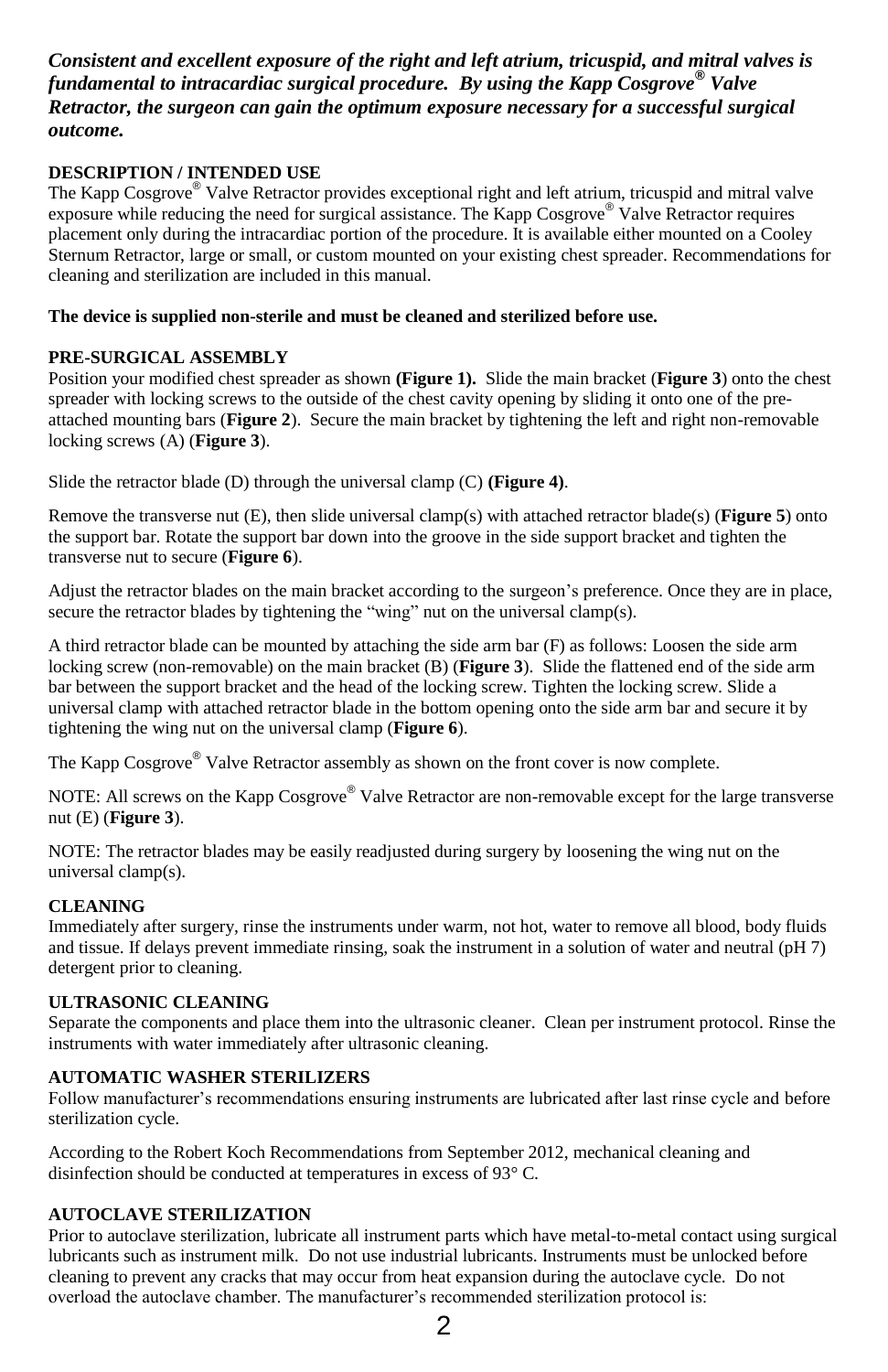| <b>Sterilizer Type:</b>        | Pre-vacuum                                                                                         |
|--------------------------------|----------------------------------------------------------------------------------------------------|
| <b>Preconditioning Pulses:</b> |                                                                                                    |
| Minimum Temperature:           | $132^{\circ}$ C                                                                                    |
| Full Cycle Time:               | 4 minutes                                                                                          |
| Minimum Dry Time:              | 30 minutes                                                                                         |
| Article Configuration:         | Instruments placed in a general surgical case with lid 11 in x 26                                  |
|                                | in x 3.5 in $(28 \text{ cm} \times 66 \text{ cm} \times 9 \text{ cm})$ without brackets or pin mat |
|                                | with the tray wrapped in two layers of 1 ply polypropylene wrap                                    |
|                                | using sequential envelope techniques.                                                              |

The following cycle should be used when there is an immediate need for the device and there are no other alternatives:

| Sterilizer Type:        | Pre-vacuum        |
|-------------------------|-------------------|
| Preconditioning Pulses: |                   |
| Minimum Temperature:    | $132^{\circ}$ C   |
| Full Cycle Time:        | 3 minutes         |
| Minimum Dry Time:       | N/A               |
| Article Configuration:  | Unwrapped         |
| Exposure time:          | Minimum 3 minutes |

Kapp Surgical Instrument, Inc. confirms that the processing recommendations related to machine cleaning and sterilization by Robert Koch Recommendations from September 2012 may be used. Specifically, Kapp Surgical Instrument, Inc. confirms that sterilization times and temperatures may be extended to 5 minutes and  $134^\circ$  C.

#### **MAINTENANCE REQUIREMENTS**

All Kapp Cosgrove<sup>®</sup> Valve Retractors and attachments should be serviced at least annually. Your retractor should be refurbished by the original manufacturer and original patent holder, Kapp Surgical Instrument, Inc. There is no limit to the number of reuses of this device as long as it is appropriately maintained and serviced by Kapp Surgical Instrument, Inc.

NOTE: All screws on the Kapp Cosgrove<sup>®</sup> Valve Retractor are non-removable. These screws are peened over to prevent the screws from falling into the surgical field. The only item that is removable is the large transverse nut (E) located on the main bracket (**Figure 3 & 5**).

DO NOT SEND THIS INSTRUMENT OUT TO BE SERVICED TO YOUR LOCAL SURGICAL INSTRUMENT REPAIR COMPANY. PLEASE SEND ALL REPAIRS AND REFURBISHING BACK TO THE ORIGINAL MANUFACTURER:



**Kapp Surgical Instrument, Inc**. 4919 Warrensville Center Rd. Cleveland, Ohio 44128, USA 1-800-282-5277 or 1-216-587-4400

#### **INSTRUMENT COMPONENTS**

The Kapp Cosgrove<sup>®</sup> Valve Retractor is made from instrument-grade quality stainless steel. NOTE: This product is normally intended to be used for less than 60 minutes.

#### **WARRANTY**

Kapp Surgical instruments are guaranteed to be free from defects in workmanship and material. Any instrument that proves defective in workmanship or material will either be repaired or replaced at our discretion, without charge.

Kapp Surgical Instrument, Inc. warrants the guarantee of this instrument for the life of this product under the normal surgical use for which it was intended.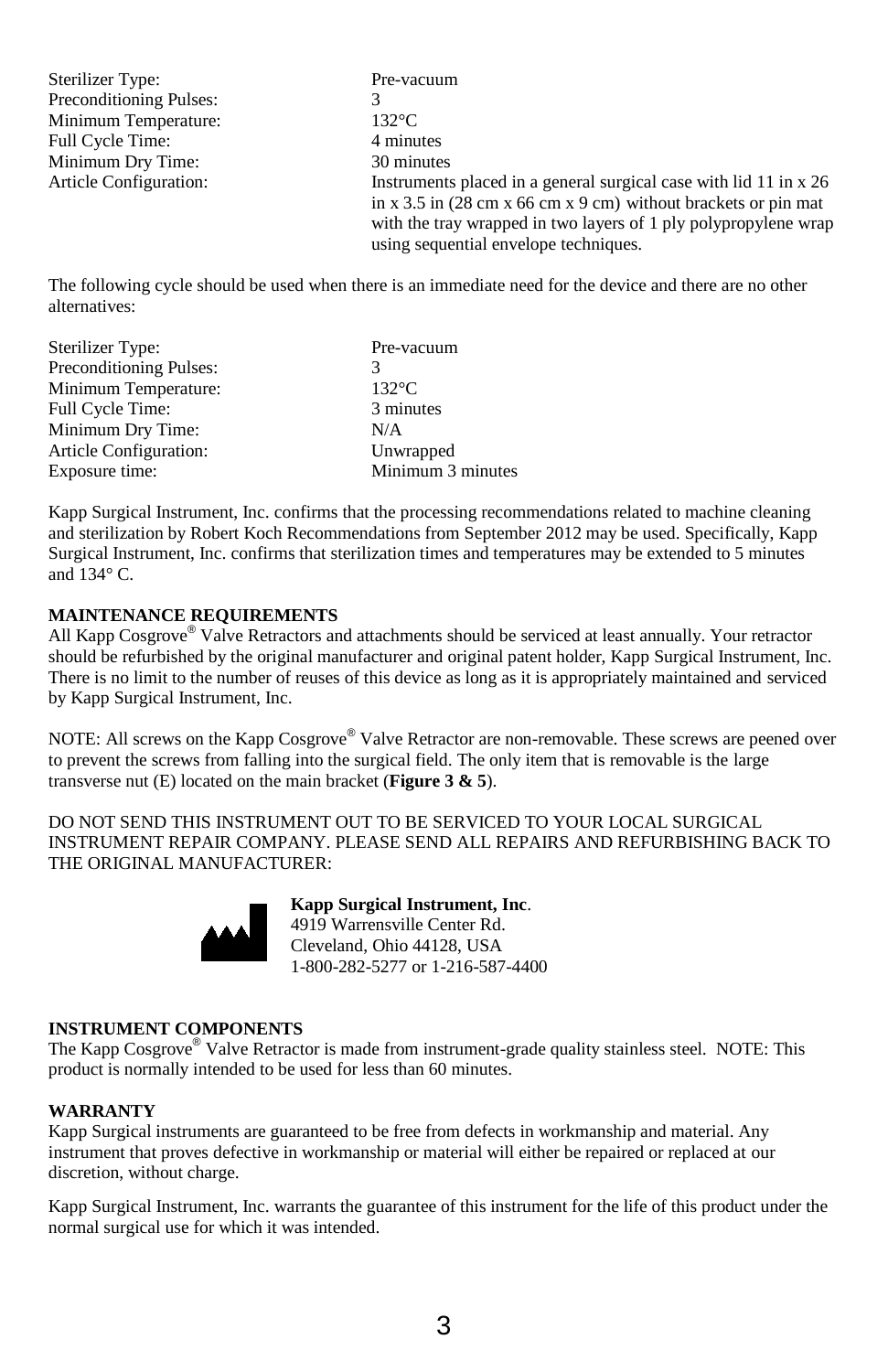**Illustrations: Abbildungen: Ilustrações: Illustraties: Απεικονίσεις: Ilustraciones: Illustrations: Immagini: Illustrationer:**

- Abbildung 1: Abbildung 2:
- 



Figure 3: Εικόνα 3: Figure 4: Εικόνα 4: Afbeelding 3: Figura 3: Figura 3: Afbeelding 4: Figura 4: Figure 3: Figur 3: Figur 3: Figur 4: Figur 4: Figur 4: Figur 4: Figur 4: Figur 4: Figur 4: Figur 4: Figur 4: Figur 4: Figur 4: Figur 4: Figur 4: Figur 4: Figur 4: Figur 4: Figur 4: Figur 4: Figur 4: Figur 4: Figur 4: Figur



Figure 5: Εικόνα 5: Figure 6: Εικόνα 6: Afbeelding 5: Figura 5: Figura 5: Afbeelding 6: Figura 6: Figure 5: Figur 5: Figure 5: Figure 5: Figure 6: Figure 6: Figure 6: Figure 6: Figure 6: Figure 6: Figure 6: Figure 6: Figure 6: Figure 6: Figure 6: Figure 6: Figure 6: Figure 6: Figure 6: Figure 6: Figure 6: Figure 6: Fig Abbildung 5:



Figure 1: Εικόνα 1: Figure 2: Εικόνα 2: Afbeelding 2: Figure 1: Figur 1: Figur 1: Figur 2: Figur 2: Figur 2:



Abbildung 3: Abbildung 4:



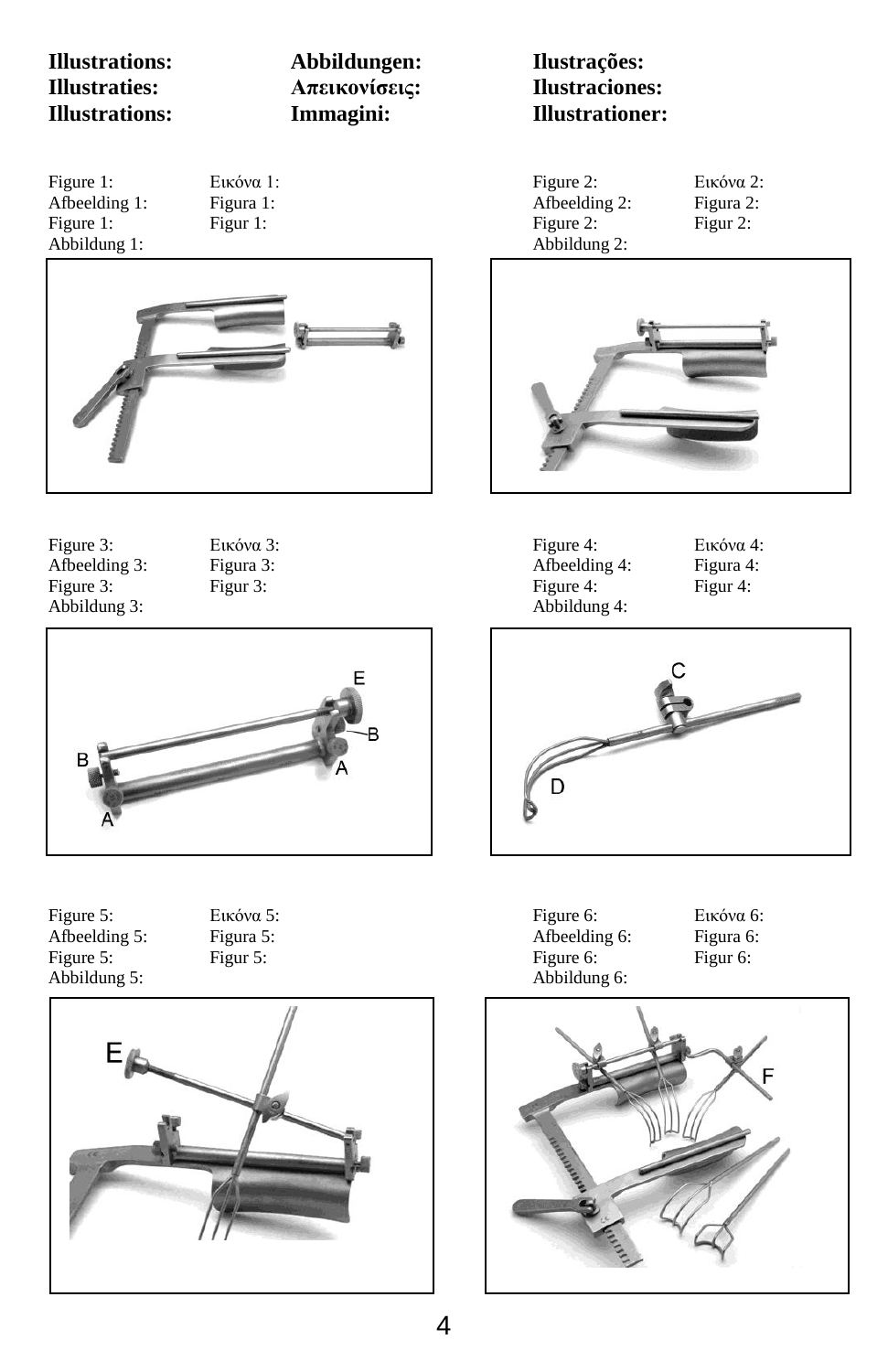#### GEBRUIKSAANWIJZING **De Kapp Cosgrove® klepretractor**



Vervaardigd door: **Kapp Surgical Instrument, Inc**. 4919 Warrensville Center Rd. Cleveland, Ohio 44128, VS Telefoon: +1 (216) 587-4400 (buiten de VS) of 1-800-282-KAPP (binnen de VS) Fax: 216-587-0411 www.kappsurgical.com e-mail: [info@kappsurgical.com](mailto:info@kappsurgical.com)

 **Uitsluitend op recept** 

Cosgrove is een gedeponeerd handelsmerk van Kapp Surgical Instrument, Inc.

*Consistente en uitstekende blootstelling van de rechter- en linkerboezem, tricuspidalis- en mitralisklep is van fundamenteel belang voor intracardiale chirurgische procedures. Door gebruik te maken van de Kapp Cosgrove® klepretractor kan de chirurg optimale blootstelling verkrijgen die noodzakelijk is voor een geslaagd chirurgisch resultaat.* 

#### **BESCHRIJVING / BEOOGD GEBRUIK**

De Kapp Cosgrove*®* klepretractor biedt uitzonderlijke blootstelling van de rechter- en linkerboezem, de tricuspidalis- en mitralisklep waarbij de behoefte voor chirurgische ondersteuning wordt verminderd. De Kapp Cosgrove*®* klepretractor mag alleen tijdens het intracardiale gedeelte van de procedure worden geplaatst. Het is beschikbaar zowel gemonteerd op een Cooley sternumretractor, groot of klein, als speciaal gemonteerd op uw bestaande borstspreider. Aanbevelingen voor reinigen en steriliseren maken deel uit van deze handleiding.

**Het hulpmiddel wordt niet-steriel geleverd en moet gereinigd en gesteriliseerd worden voordat het wordt gebruikt.** 

#### **PRE-CHIRURGISCHE MONTAGE**

Positioneer de borstspreider zoals getoond **(Afbeelding 1).** Schuif de hoofdbeugel (**Afbeelding 3**) op de borstspreider met de vergrendelschroeven aan de buitenkant van de borstkas door deze in een van de vooraf bevestigde montagebalken te schuiven (**Afbeelding 2**). Maak de hoofdbeugel goed vast door de linker en rechter niet-verwijderbare vergrendelschroeven aan te draaien (A) (**Afbeelding 3**).

Schuif het retractorblad (D) door de universele klem (C) **(Afbeelding 4)**.

Verwijder de dwarsmoer (E) en schuif daarna de universele klem(men) met het (de) bevestigde retractorblad(en) (**Afbeelding 5**) op de steunbalk. Draai de steunbalk omlaag in de groef in de zijdelingse steunbeugel en draai de dwarsmoer vast om deze te borgen (**Afbeelding 6**).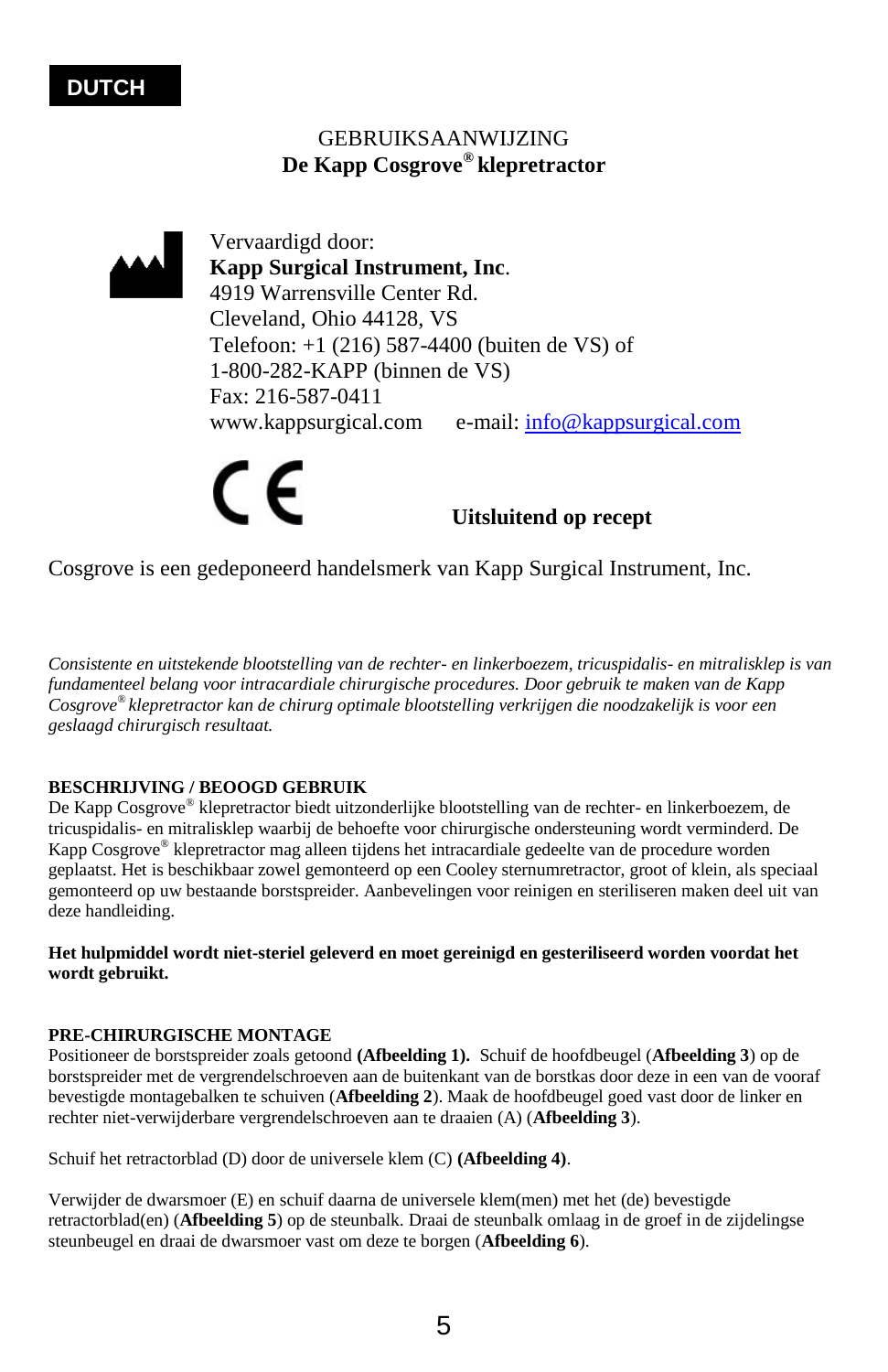Stel de retractorbladen op de hoofdbeugel bij naar voorkeur van de chirurg. Zodra de retractobladen op hun plaats zitten, moeten ze goed woren vastgemaakt door de vleugelmoer op de universele klem(men) aan te draaien.

Een derde retractorblad kan gemonteerd worden door de zijdelingse armbalk (F) als volgt te bevestigen: draai de (niet-verwijderbare) borgschroef van de zijarm op de hoofdbeugel los (B) (**Afbeelding 3**). Schuif het platte uiteinde van de zijdelingse armbalk tussen de steunbeugel en de kop van de borgschroef. Draai de borgschroef aan. Schuif een universele klem met het bevestigde retractorblad in de onderste opening op de zijdelingse armbalk en maak dit goed vast door de vleugelmoer op de universele klem aan te draaien (**Afbeelding 6**).

De Kapp Cosgrove*®* klepretractor zoals op de voorpagina wordt getoond is nu klaar.

NB: Alle schroeven op de Kapp Cosgrove*®* klepretractor kunnen niet worden verwijderd, met uitzondering van de grote dwarsmoer (E) (**Afbeelding 3**).

NB: De retractorbladen kunnen gemakkelijk opnieuw worden bijgesteld tijdens de chirurgische ingreep door de vleugelmoer op de universele klem(men) los te draaien.

#### **REINIGEN**

Onmiddellijk na de chirurgische ingreep moeten de instrumenten onder warm, geen heet, water worden gespoeld om alle bloed, lichaamsvocht en -weefsel te verwijderen. Indien onmiddellijk spoelen uitgesteld dient te worden, week het instrument dan in een oplossing van water en neutrale (pH 7) detergens voordat u het reinigt.

#### **ULTRASOON REINIGEN**

Haal de componenten uit elkaar en plaats ze in een ultrasone reiniger. Reinig volgens het protocol van het instrument. Spoel onmiddellijk na het ultrasoon reinigen de instrumenten met water.

#### **AUTOMATISCH STERILISEREN IN WASAPPARAAT**

Volg de aanbevelingen van de fabrikant en verzeker u ervan dat de instrumenten ingesmeerd zijn na de laatste spoelcyclus en vóór de sterilisatiecyclus.

Volgens de aanbevelingen van Robert Koch van september 2012, dient mechanisch reinigen en desinfectie uitgevoerd te worden bij temperaturen boven de 93° C.

#### **STERILISEREN IN AUTOCLAAF**

Vóór het steriliseren in de autoclaaf moeten alle onderdelen van het instrument waar metaal met metaal in contact komt, worden ingesmeerd met een chirurgisch smeermiddel, zoals instrumentenmelk. Gebruik geen industriële smeermiddelen. Instrumenten moeten ontgrendeld worden voordat ze worden gereinigd om eventuele barsten te vermijden die kunnen ontstaan vanwege de warmte-uitzetting tijdens de autoclaafcyclus. Voorkom overbelasting van de autoclaafkamer. Het door de fabrikant aanbevolen sterilisatieprotocol is:

| Steriliseertype:                 | voorvacuüm                                                                                                 |
|----------------------------------|------------------------------------------------------------------------------------------------------------|
| Voorbehandelingspulsen:          |                                                                                                            |
| Minimumtemperatuur:              | $132^{\circ}$ C                                                                                            |
| Volledige cyclustiid:            | 4 minuten                                                                                                  |
| Minimum droogtijd:               | 30 minuten                                                                                                 |
| Configuratie van het hulpmiddel: | instrumenten zitten in een chirurgische kast met deksel met                                                |
|                                  | afmetingen 28 x 66 x 9 cm (11 x 26 x 3,5 inch) zonder beugels of siliconemat met de tray gewikkeld in twee |
|                                  | lagen eendraadse polypropyleenwikkel waarbij opeenvolgende enveloptechnieken worden gebruikt.              |

De volgende cyclus dient te worden gebruikt wanneer het hulpmiddel onmiddellijk moet worden gebruikt en er geen andere alternatieven zijn.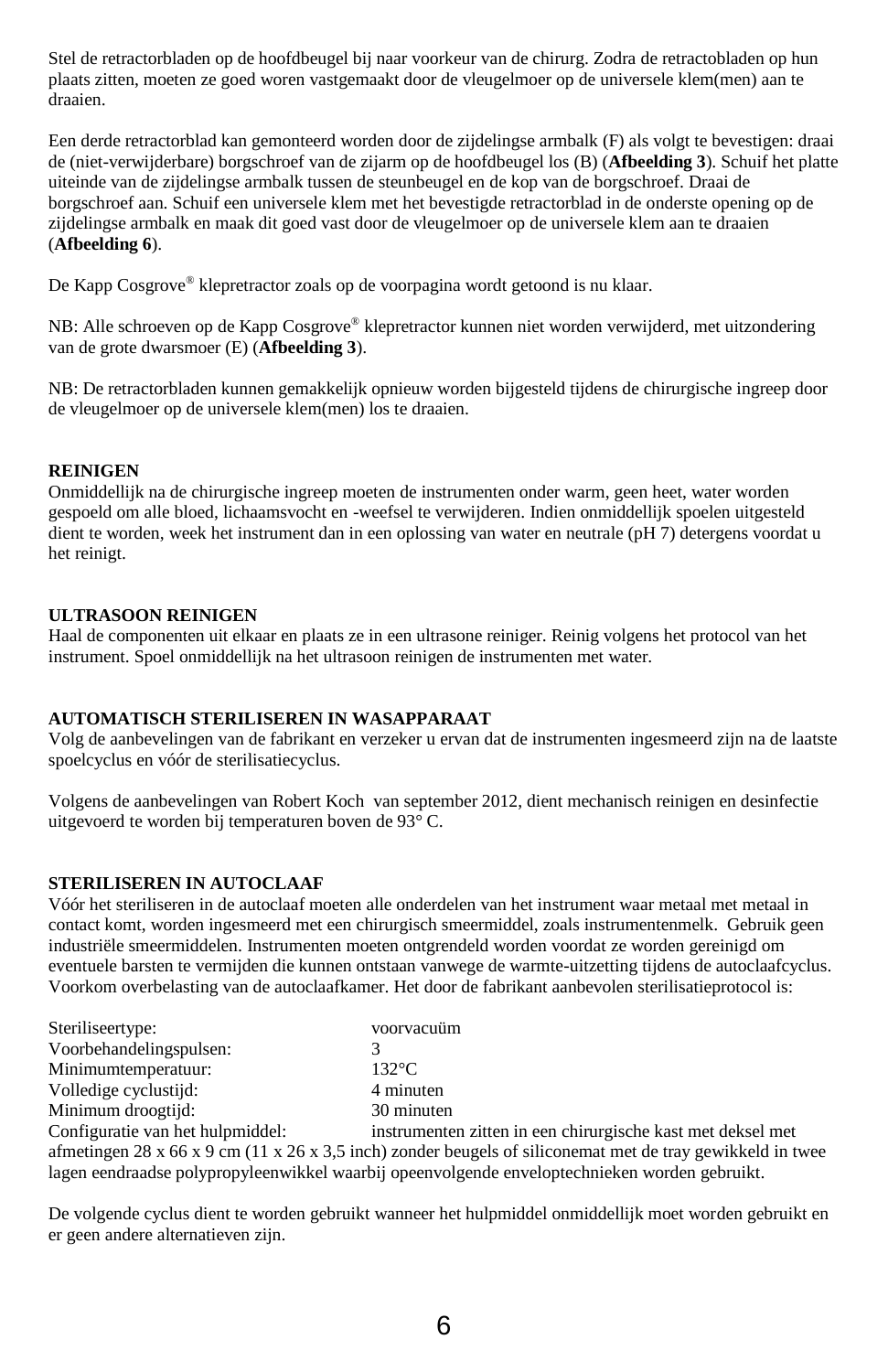| voorvacuüm         |
|--------------------|
|                    |
| $132^{\circ}$ C    |
| 3 minuten          |
| nvt                |
| Niet in wikkel     |
| Minimaal 3 minuten |
|                    |

Kapp Surgical Instrument, Inc. bevestigt dat het de verwerkingsaanbevelingen in verband met het reinigen en steriliseren van de machine, door de Robert Koch Aanbevelingen van september 2012, gebruikt mogen worden. Specifiek bevestigt Kapp Surgical Instrument, Inc. dat sterilisatietijden en -temperaturen verlengd mogen worden tot 5 minuten en 134° C.

#### **VEREISTEN ONDERHOUD**

Alle Kapp Cosgrove® klepretractors en hulpstukken moeten ten minste 1x per jaar worden onderhoud. Uw retractor dient bewerkt te worden door de oorspronkelijke fabrikant en oorspronkelijke patenthouder, Kapp Surgical Instrument, Inc. Er is geen beperking wat betreft het aantal keren dat dit hulpmiddel opnieuw kan worden gebruikt zolang het wordt onderhouden wordt door Kapp Surgical Instrument, Inc.

NB: Geen van de schroeven op de Kapp Cosgrove® klepretractor kunnen worden verwijderd. Deze schroeven zijn behamerd om te voorkomen dat ze in het chirurgische veld zouden vallen. Het enige verwijderbare onderdeel is de grote dwarsmoer (E) die zich op de hoofdbeugel bevindt (**Afbeelding 3 & 5**).

STUUR DIT INSTRUMENT VOOR ONDERHOUD NIET NAAR UW PLAATSELIJKE REPARATIEBEDRIJF VOOR CHIRURGISCHE INSTRUMENTEN. STUUR DIT INSTRUMENT VOOR ALLE REPARATIES EN BEWERKINGEN TERUG NAAR DE OORSPRONKELIJKE FABRIKANT:



**Kapp Surgical Instrument, Inc**. 4919 Warrensville Center Rd. Cleveland, Ohio 44128, VS 1-800-282-5277 (binnen de VS) of +1-216-587-4400 (buiten de VS)

#### **INSTRUMENTCOMPONENTEN**

De Kapp Cosgrove® klepretractor is vervaardigd van roestvrij staal van instrumentenkwaliteit. NB: Normaal gesproken is dit product bedoeld om gedurende minder dan 60 minuten te worden gebruikt.

#### **GARANTIE**

Kapp chirurgische instrumenten zijn gegarandeerd vrij van materiaal- en fabricagefouten. Indien blijkt dat een instrument niet goed werkt door materiaal- of fabricagefouten zal het gratis worden gerepareerd of vervangen, geheel naar goeddunken van Kapp Surgical Instrument, Inc.

Kapp Surgical Instrument, Inc. geeft de garantie af voor dit instrument voor de levensduur van dit instrument bij beoogd, normaal chirurgisch gebruik.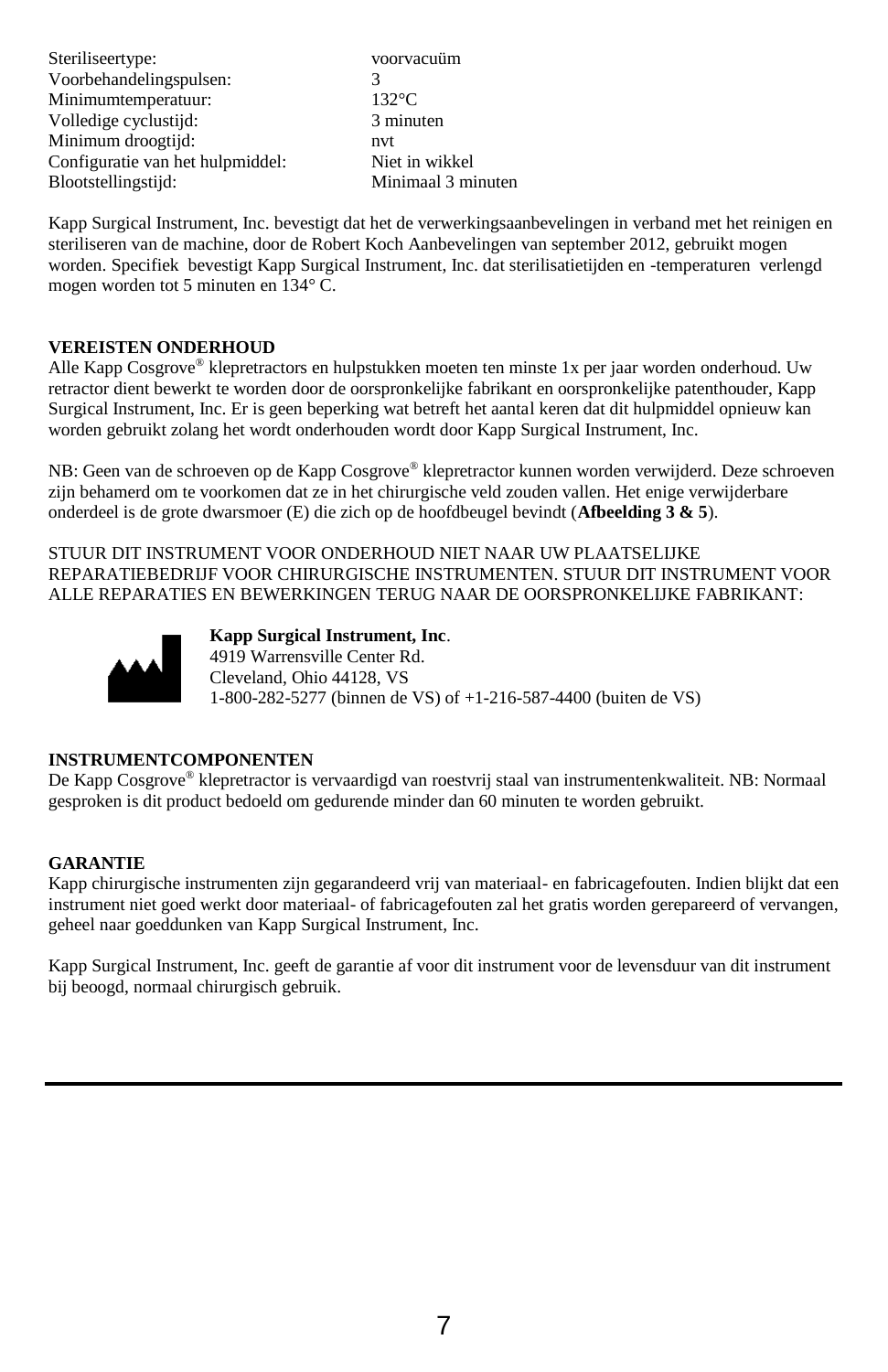#### **FRENCH**

#### MODE D'EMPLOI **Écarteur Kapp Cosgrove® pour valves cardiaques**



www.kappsurgical.com courriel : [info@kappsurgical.com](mailto:info@kappsurgical.com)

## **Sur ordonnance uniquement**

Cosgrove est une marque déposée de Kapp Surgical Instrument, Inc.

*Une exposition constante et excellente des oreillettes droite et gauche, de la valve tricuspide et de la valve mitrale est fondamentale pour les procédures chirurgicales intracardiaques. Grâce à l'écarteur Kapp Cosgrove® pour valves cardiaques, le chirurgien peut obtenir l'exposition optimale nécessaire au succès de l'intervention chirurgicale.* 

#### **DESCRIPTION / USAGE PRÉVU**

L'écarteur Kapp Cosgrove<sup>®</sup> pour valves cardiaques fournit une exposition exceptionnelle des oreillettes droite et gauche, de la valve tricuspide et de la valve mitrale, tout en réduisant le besoin d'une assistance chirurgicale. L'écarteur Kapp Cosgrove*®* pour valves cardiaques n'a besoin d'être mis en place que pendant le segment intracardiaque de l'intervention. Il peut être monté sur un écarteur thoracique de Cooley, de grande ou de petite taille, ou sur votre écarteur thoracique existant par le biais d'un montage spécial. Des recommandations concernant le nettoyage et la stérilisation sont incluses dans ce manuel.

#### **Le dispositif est fourni non stérile et doit être nettoyé et stérilisé avant l'emploi.**

#### **MONTAGE PRÉALABLE À L'INTERVENTION CHIRURGICALE**

Positionnez votre écarteur thoracique comme illustré **(Figure 1).** 

Installez le support principal (**Figure 3**) sur l'écarteur thoracique, vis de serrage orientées vers l'extérieur de la cavité thoracique, en le glissant sur une des barres de montage prévues à cet effet (**Figure 2**). Fixez le support principal en serrant les vis de serrage imperdables à droite et à gauche (A) (**Figure 3**).

Glissez la lame d'écarteur (D) dans la bride universelle (C) **(Figure 4)**.

Retirez l'écrou transversal (E), puis glissez la ou les brides universelles avec les lames de l'écarteur (**Figure 5**) sur la tringle. Rabaissez la tringle dans la rainure du support latéral et serrez l'écrou transversal pour en assurer le maintien (**Figure 6**).

Ajustez les lames de l'écarteur sur le support principal en fonction de la préférence du chirurgien. Une fois en place, bloquez les lames de l'écarteur en serrant l'écrou « papillon » sur la ou les brides universelles.

Une troisième lame d'écarteur peut être montée en fixant le bras latéral (F) comme suit : Desserrez la vis de serrage (imperdable) du bras latéral sur le support principal (B) (**Figure 3**). Glissez l'extrémité plate du bras latéral entre le support et la tête de la vis de serrage. Serrez la vis de serrage. Glissez une bride universelle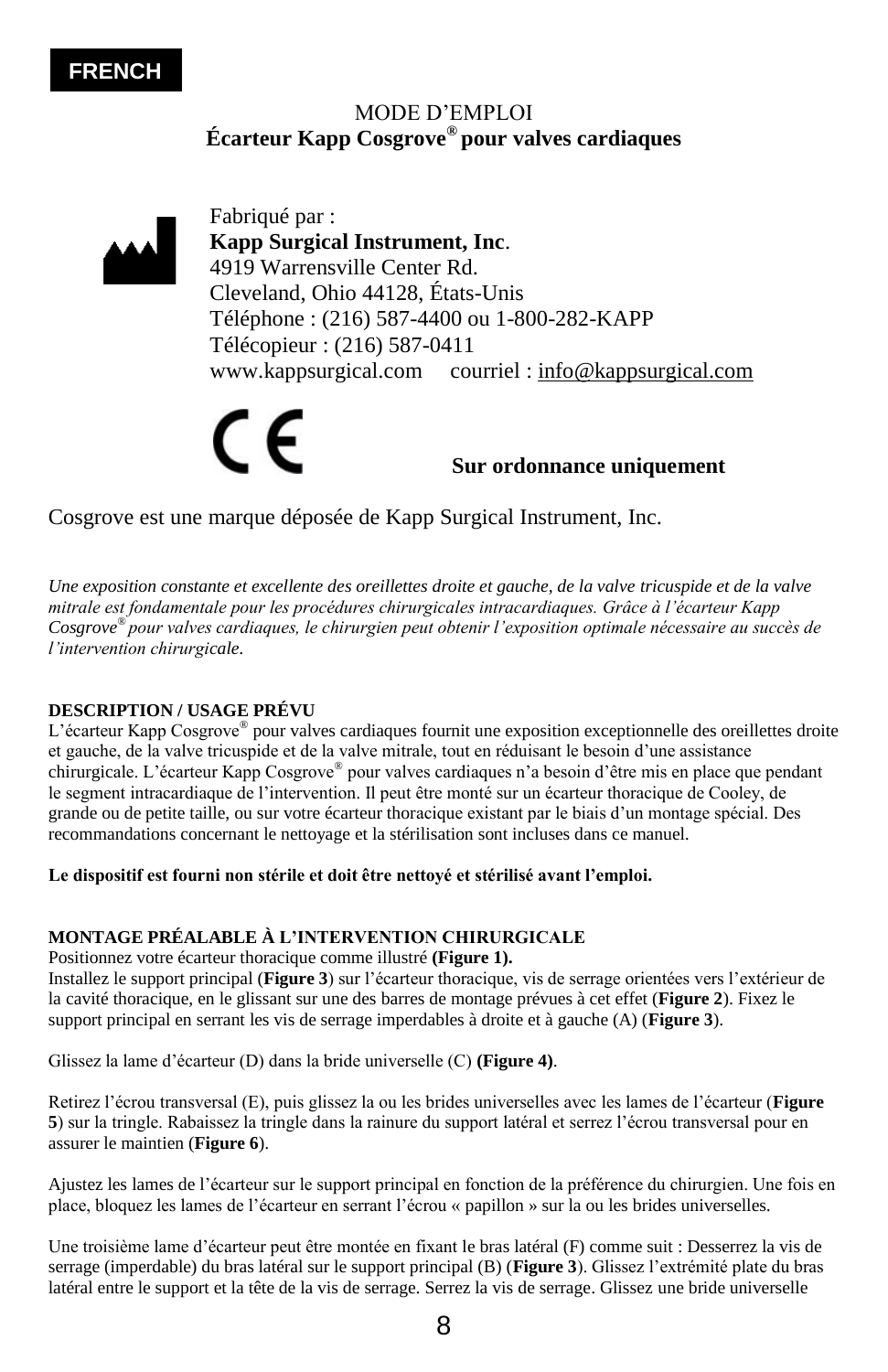avec une lame d'écarteur fixée dans l'orifice inférieur sur le bras latéral et fixez-la en serrant l'écrou papillon de la bride universelle (**Figure 6**).

Le montage de l'écarteur Kapp Cosgrove*®* pour valves cardiaques, tel qu'illustré sur la couverture, est maintenant terminé.

REMARQUE : toutes les vis de l'écarteur Kapp Cosgrove*®* pour valves cardiaques sont imperdables, à l'exception du gros écrou transversal (E) (**Figure 3**).

REMARQUE : les lames de l'écarteur peuvent être facilement ajustées au cours de l'intervention chirurgicale en desserrant l'écrou papillon sur les brides universelles.

#### **NETTOYAGE**

Immédiatement après l'intervention chirurgicale, rincez les instruments à l'eau tiède (et non chaude) pour éliminer entièrement le sang, les liquides organiques et les tissus. Si un rinçage immédiat n'est pas possible, trempez l'instrument dans une solution d'eau et de détergent neutre (pH 7) avant le nettoyage.

#### **NETTOYAGE PAR ULTRASONS**

Séparez les composants et placez-les dans le laveur à ultrasons. Nettoyez conformément au protocole de l'instrument. Rincez les instruments avec de l'eau immédiatement après le nettoyage par ultrasons.

#### **LAVEURS STÉRILISATEURS AUTOMATIQUES**

Suivez les recommandations du fabricant, en veillant à ce que les instruments soient lubrifiés après le dernier cycle de rinçage et avant le cycle de stérilisation.

Selon les recommandations de Robert Koch de septembre 2012, le nettoyage et la désinfection mécanisés doivent être effectués à des températures supérieures à 93 °C.

#### **STÉRILISATION PAR AUTOCLAVE**

Avant une stérilisation par autoclave, lubrifiez toutes les pièces de l'instrument qui ont une surface de contact métallique à l'aide de lait lubrifiant pour instruments chirurgicaux. N'utilisez pas de lubrifiants industriels. Les instruments doivent être déverrouillés avant le nettoyage, afin d'éviter les fissures que pourrait occasionner l'expansion thermique lors du cycle d'autoclave. Ne surchargez pas la chambre de l'autoclave. Le protocole de stérilisation recommandé par le fabricant est le suivant :

| Type de stérilisateur :            | À vide partiel                                                                                                                                                                                                                                                                                                             |
|------------------------------------|----------------------------------------------------------------------------------------------------------------------------------------------------------------------------------------------------------------------------------------------------------------------------------------------------------------------------|
| Impulsions de préconditionnement : |                                                                                                                                                                                                                                                                                                                            |
| Température minimale :             | 132 °C                                                                                                                                                                                                                                                                                                                     |
| Durée du cycle complet :           | 4 minutes                                                                                                                                                                                                                                                                                                                  |
| Durée de séchage minimale :        | 30 minutes                                                                                                                                                                                                                                                                                                                 |
| Configuration des articles :       | Instruments placés dans une boîte à instruments de chirurgie<br>ordinaire avec couvercle, de $28 \times 66 \times 9$ cm $(11 \times 26 \times 3,5)$ po.),<br>sans supports ni tapis à picots, plateau enveloppé dans deux<br>épaisseurs de film polypropylène monocouche suivant des<br>techniques d'emballage séquentiel. |

Le cycle suivant doit être utilisé lorsque le dispositif est nécessaire immédiatement et qu'il n'existe aucune autre alternative :

9

| Type de stérilisateur :            | À vide partiel       |
|------------------------------------|----------------------|
| Impulsions de préconditionnement : |                      |
| Température minimale :             | 132 °C               |
| Durée du cycle complet :           | 3 minutes            |
| Durée de séchage minimale :        | S. O.                |
| Configuration des articles :       | Non enveloppés       |
| Durée d'exposition :               | Au minimum 3 minutes |
|                                    |                      |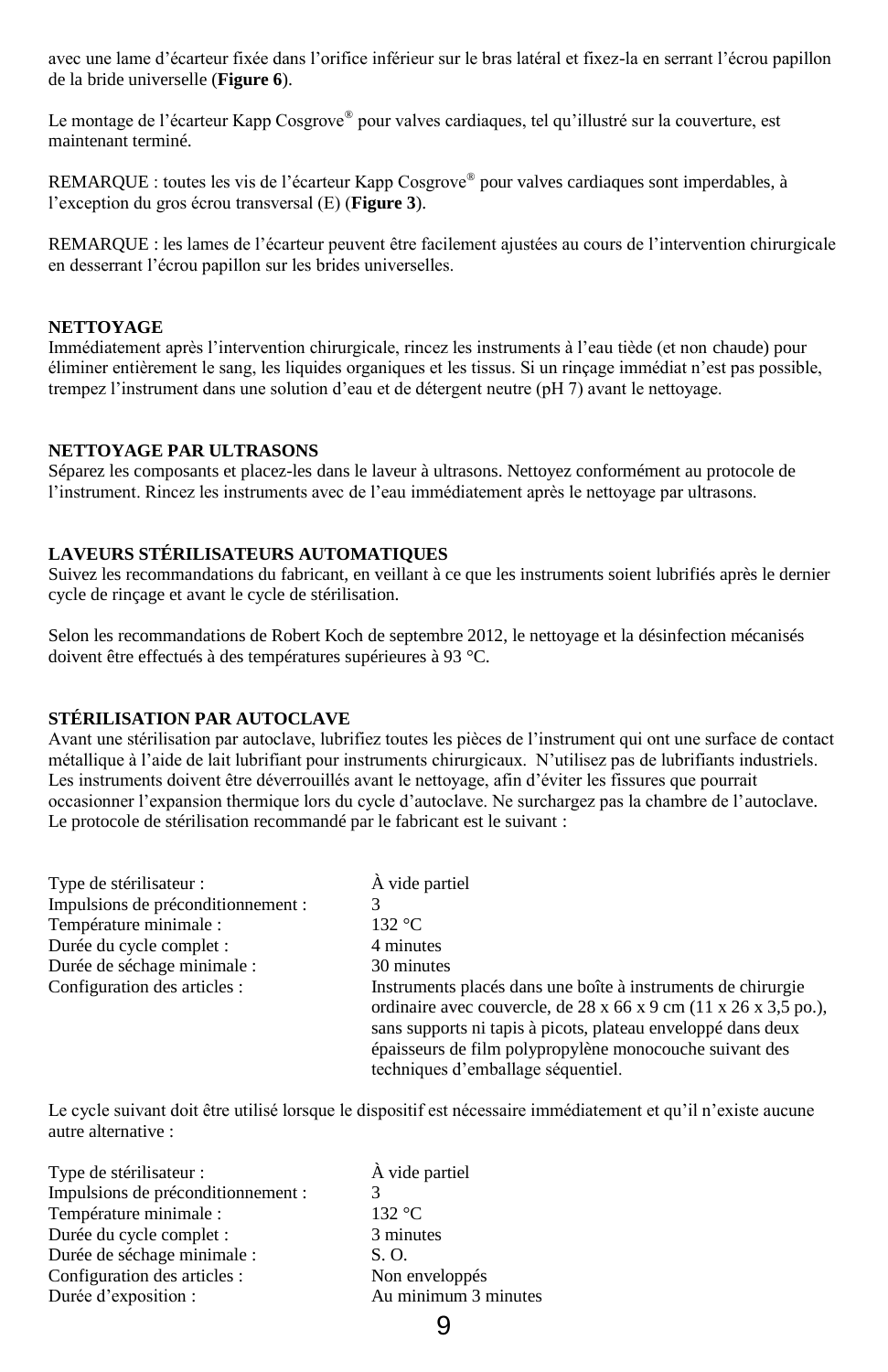Kapp Surgical Instrument, Inc. confirme que les consignes de traitement ayant trait au nettoyage et à la stérilisation mécanisés qui figurent dans les recommandations de Robert Koch de septembre 2012 peuvent être utilisées. En particulier, Kapp Surgical Instrument, Inc. confirme que les durées et températures de stérilisation peuvent être augmentées à 5 minutes et 134 °C.

#### **ENTRETIEN REQUIS**

Tous les écarteurs Kapp Cosgrove® pour valves cardiaques et leurs accessoires doivent faire l'objet d'un entretien au moins une fois par an. Votre écarteur doit être reconditionné par le fabricant original et le détenteur du brevet original, Kapp Surgical Instrument, Inc. Il n'y a pas de limite au nombre d'utilisations de ce dispositif tant que celui-ci est correctement entretenu par Kapp Surgical Instrument, Inc.

REMARQUE : toutes les vis de l'écarteur Kapp Cosgrove® pour valves cardiaques sont imperdables. Ces vis ont été martelées pour les empêcher de tomber dans le champ chirurgical. Le seul élément amovible est le gros écrou transversal (E) situé sur le support principal (**Figures 3 et 5**).

N'ENVOYEZ PAS CET INSTRUMENT POUR UN ENTRETIEN À VOTRE ENTREPRISE LOCALE DE RÉPARATION D'INSTRUMENTS CHIRURGICAUX. VEUILLEZ CONFIER TOUTES LES RÉPARATIONS ET LE RECONDITIONNEMENT AU FABRICANT ORIGINAL ET DÉTENTEUR :



**Kapp Surgical Instrument, Inc**. 4919 Warrensville Center Rd. Cleveland, Ohio 44128, États-Unis 1-800-282-5277 ou 216-587-4400

#### **COMPOSANTS DE L'INSTRUMENT**

L'écarteur Kapp Cosgrove® pour valves cardiaques est construit à partir d'une qualité d'acier inoxydable propre à la fabrication d'instruments. REMARQUE : ce produit est normalement destiné à être utilisé pendant moins de 60 minutes.

#### **GARANTIE**

Les instruments Kapp Surgical sont garantis contre tout défaut de pièce ou de main-d'œuvre. Tout instrument présentant un défaut de pièce ou de main-d'œuvre sera réparé ou remplacé, à notre discrétion, sans frais.

Kapp Surgical Instrument, Inc. garantit cet instrument pendant toute la durée de vie de ce produit dans les conditions d'utilisation chirurgicale normales pour lesquelles il a été conçu.

#### **GERMAN**

#### GEBRAUCHSANWEISUNG **Kapp Cosgrove® Klappenspreizer**



Hersteller: **Kapp Surgical Instrument, Inc**. 4919 Warrensville Center Rd. Cleveland, Ohio 44128, USA Telefon: +1 (216) 587-4400 oder +1 (800) 282-5277 Fax: +1 (216) 587-0411 www.kappsurgical.com E-Mail[: info@kappsurgical.com](mailto:info@kappsurgical.com)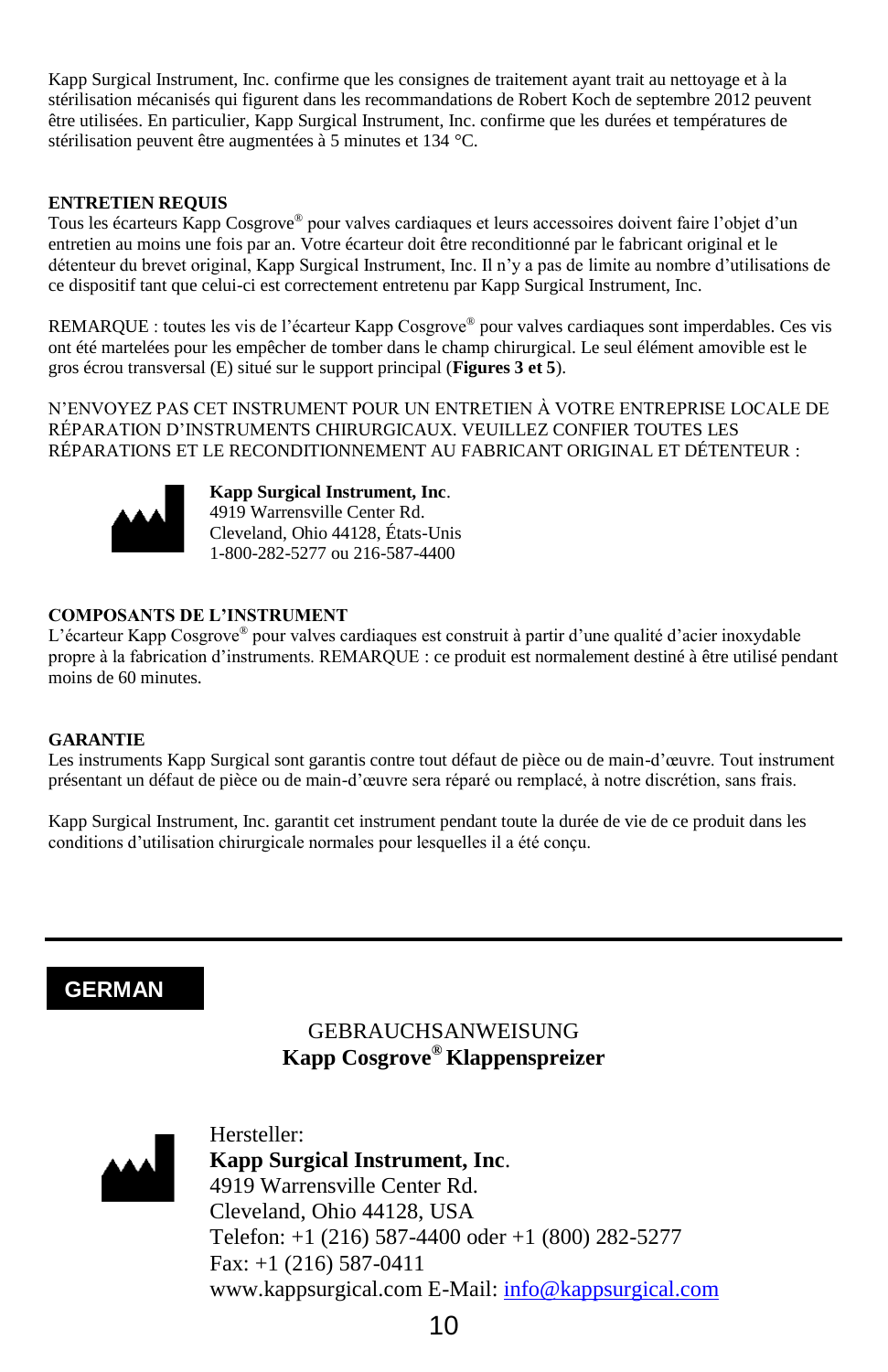# **Verschreibungspflichtig**

#### Cosgrove ist eine eingetragene Handelsmarke von Kapp Surgical Instrument, Inc.

*Eine einheitliche, hervorragende Exposition des rechten und linken Vorhofs sowie der Trikuspidal- und Mitralklappen ist bei intrakardialen chirurgischen Eingriffen von fundamentaler Bedeutung. Durch Verwendung des Kapp Cosgrove® Klappenspreizers kann der Chirurg die optimale Exposition erreichen, die für ein erfolgreiches chirurgisches Ergebnis erforderlich ist.* 

#### **BESCHREIBUNG / VERWENDUNGSZWECK**

Der Kapp Cosgrove*®* Klappenspreizer bietet eine hervorragende Exposition des rechten und linken Atriums sowie der Trikuspidal- und Mitralklappe und verringert den Bedarf an chirurgischer Assistenz. Der Kapp Cosgrove*®* Klappenspreizer muss nur während des intrakardialen Teils des Eingriffs platziert werden. Er ist entweder auf einen Cooley Sternumspreizer (groß oder klein) montiert erhältlich oder kann spezifisch auf Ihrem vorhandenen Thoraxspreizer angebracht werden. Diese Gebrauchsanleitung enthält Empfehlungen zur Reinigung und Sterilisation.

#### **Das Produkt wird nichtsteril geliefert und muss vor der Verwendung gereinigt und sterilisiert werden.**

#### **MONTAGE VOR DEM CHIRURGISCHEN EINGRIFF**

Thoraxspreizer wie gezeigt positionieren (**Abbildung 1**).

Den Distanzschlitten (**Abbildung 3**) auf den Thoraxspreizer schieben, wobei die Feststellschrauben an der Außenseite der geöffneten Brusthöhle liegen, indem er auf eine der vorbefestigten Halterungen (**Abbildung 2**) geschoben wird. Den Distanzschlitten durch Anziehen der linken und rechten nichtabnehmbaren Feststellschrauben (A) befestigen (**Abbildung 3**).

Das Spreizblatt (D) durch die Universalklemme (C) schieben (**Abbildung 4**).

Die Quermutter (E) entfernen, dann die Universalklemme(n) mit dem bzw. den montierten Spreizblatt bzw. Spreizblättern (**Abbildung 5**) auf die Haltestange schieben. Die Haltestange nach unten in die Rille in der Seitenhalterung drehen und durch Anziehen der Quermutter sichern (**Abbildung 6**).

Die Spreizblätter auf dem Distanzschlitten der Bevorzugung des Chirurgen entsprechend einstellen. Sobald sie an Ort und Stelle sind, die Spreizblätter durch Anziehen der Flügelmutter auf der bzw. den Universalklemme(n) sichern.

Ein drittes Spreizblatt kann montiert werden, indem der Seitenarmbügel (F) wie folgt befestigt wird: Die Seitenarm-Feststellschraube (nicht abnehmbar) auf dem Distanzschlitten (B) lösen (**Abbildung 3**). Das flache Ende des Seitenarmbügels zwischen die Halterung und den Kopf der Feststellschraube schieben. Die Feststellschraube anziehen. Eine Universalklemme mit dem montierten Spreizblatt in die untere Öffnung auf den Seitenarmbügel schieben und es durch Anziehen der Flügelmutter auf der Universalklemme sichern (**Abbildung 6**).

Der Zusammenbau des Kapp Cosgrove*®* Klappenspreizers wie auf der Vorderseite abgebildet ist nun komplett.

HINWEIS: Alle Schrauben am Kapp Cosgrove*®* Klappenspreizer sind nicht abnehmbar, mit Ausnahme der großen Quermutter (E) (**Abbildung 3**).

HINWEIS: Die Spreizblätter können während des chirurgischen Eingriffs einfach neu durch Lösen der Flügelmutter an der bzw. den Universalklemme(n) eingestellt werden.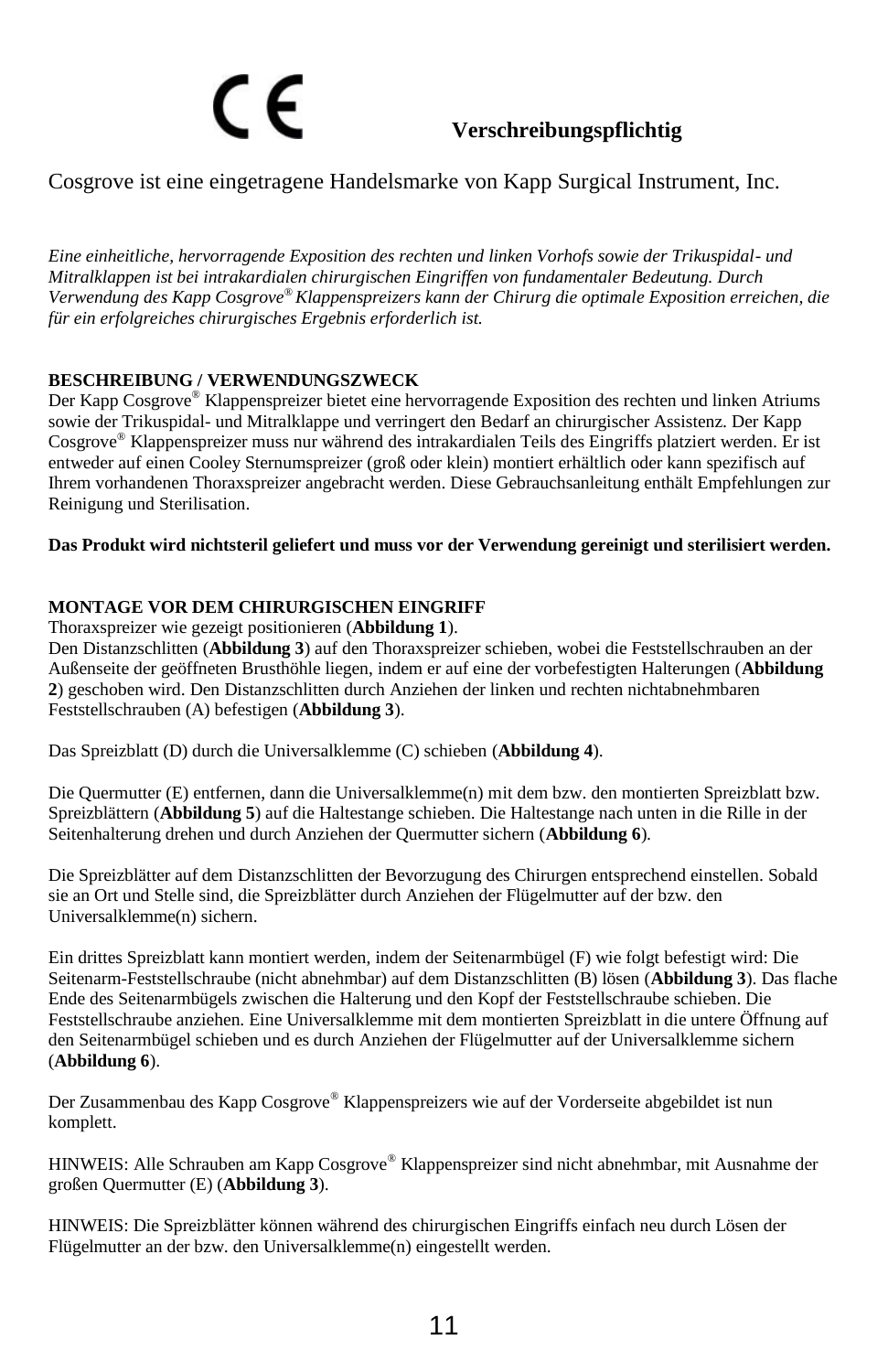#### **REINIGUNG**

Die Instrumente sofort nach der Operation unter warmem, nicht heißem Wasser spülen, damit Blut, Körperflüssigkeiten und Gewebe entfernt werden. Falls unverzügliches Spülen nicht möglich ist, das Instrument vor der Reinigung in einer Lösung aus Wasser und neutralem (pH-Wert 7) Reinigungsmittel einweichen.

#### **ULTRASCHALLREINIGUNG**

Die Bestandteile des Instruments auseinandernehmen und in den Ultraschallreiniger legen. Dem Instrumentenprotokoll entsprechend reinigen. Die Instrumente unverzüglich nach der Ultraschallreinigung mit Wasser abspülen.

#### **AUTOMATISCHE REINIGUNG IM WASCHSTERILISIERGERÄT**

Den Empfehlungen des Herstellers folgen und sicherstellen, dass die Instrumente nach dem letzten Spülzyklus und vor dem Sterilisierzyklus mit einem Gleitmittel behandelt werden.

Nach den Empfehlungen des Robert Koch-Instituts vom September 2012 sollte die mechanische Reinigung und Desinfektion bei Temperaturen über 93 °C durchgeführt werden.

#### **STERILISIERUNG DURCH AUTOKLAVIEREN**

Vor der Sterilisierung durch Autoklavieren alle Instrumententeile, bei denen metallischer Kontakt besteht, mit chirurgischen Gleitmitteln wie z. B. Instrumenten- Pflegemilch behandeln. Keine industriellen Gleitmittel benutzen. Instrumente müssen vor der Reinigung entsperrt werden, damit sich durch die Hitzeentwicklung während des Autoklavierens keine Sprünge bilden. Die Autoklavierkammer nicht überladen. Das vom Hersteller empfohlene Sterilisierungsprotokoll ist wie folgt:

| Sterilisationstyp:        | Vorvakuum                                                            |
|---------------------------|----------------------------------------------------------------------|
| Vorkonditionierungspulse: | 3                                                                    |
| Mindesttemperatur:        | 132 °C.                                                              |
| Vollzyklusdauer:          | 4 Minuten                                                            |
| Mindesttrockenzeit:       | 30 Minuten                                                           |
| Artikelkonfiguration:     | Instrumente in einen allgemeinen Deckelbehälter für chirurgische     |
|                           | Instrumente (Maße: 11 Zoll x 26 Zoll x 3.5 Zoll bzw. 28 cm x 66 cm x |
|                           | 9 cm) ohne Bügel oder Stiftmatte legen, wobei der Einsatz nach       |
|                           | sequentieller Umschlagmethode in zwei Lagen aus einlagiger           |
|                           | Polypropylenfolie gewickelt wird.                                    |

Die folgenden Zyklen sind zu verwenden, wenn das Gerät unmittelbar verwendet werden muss und keine Alternativen zur Verfügung stehen:

| Sterilisationstyp:        | Vorvakuum            |
|---------------------------|----------------------|
| Vorkonditionierungspulse: |                      |
| Mindesttemperatur:        | 132 °C               |
| Vollzyklusdauer:          | 3 Minuten            |
| Mindesttrockenzeit:       | entfällt             |
| Artikelkonfiguration:     | Unverpackt           |
| Expositionsdauer:         | mindestens 3 Minuten |

Kapp Surgical Instrument, Inc. bestätigt, dass die Verarbeitungsempfehlungen des Robert Koch-Instituts vom September 2012 in Bezug auf maschinelle Reinigung und Sterilisierung angewendet werden können. Insbesondere bestätigt Kapp Surgical Instrument, Inc., dass die Sterilisierungsdauer auf fünf Minuten und die Sterilisierungstemperatur auf 134 °C ausgedehnt werden können.

#### **WARTUNGSBEDARF**

Alle Kapp Cosgrove® Klappenspreizers und Zubehör sollten mindestens einmal jährlich gewartet werden. Ihr Spreizer sollte vom Originalhersteller und ursprünglichen Patentinhaber, Kapp Surgical Instrument, Inc.,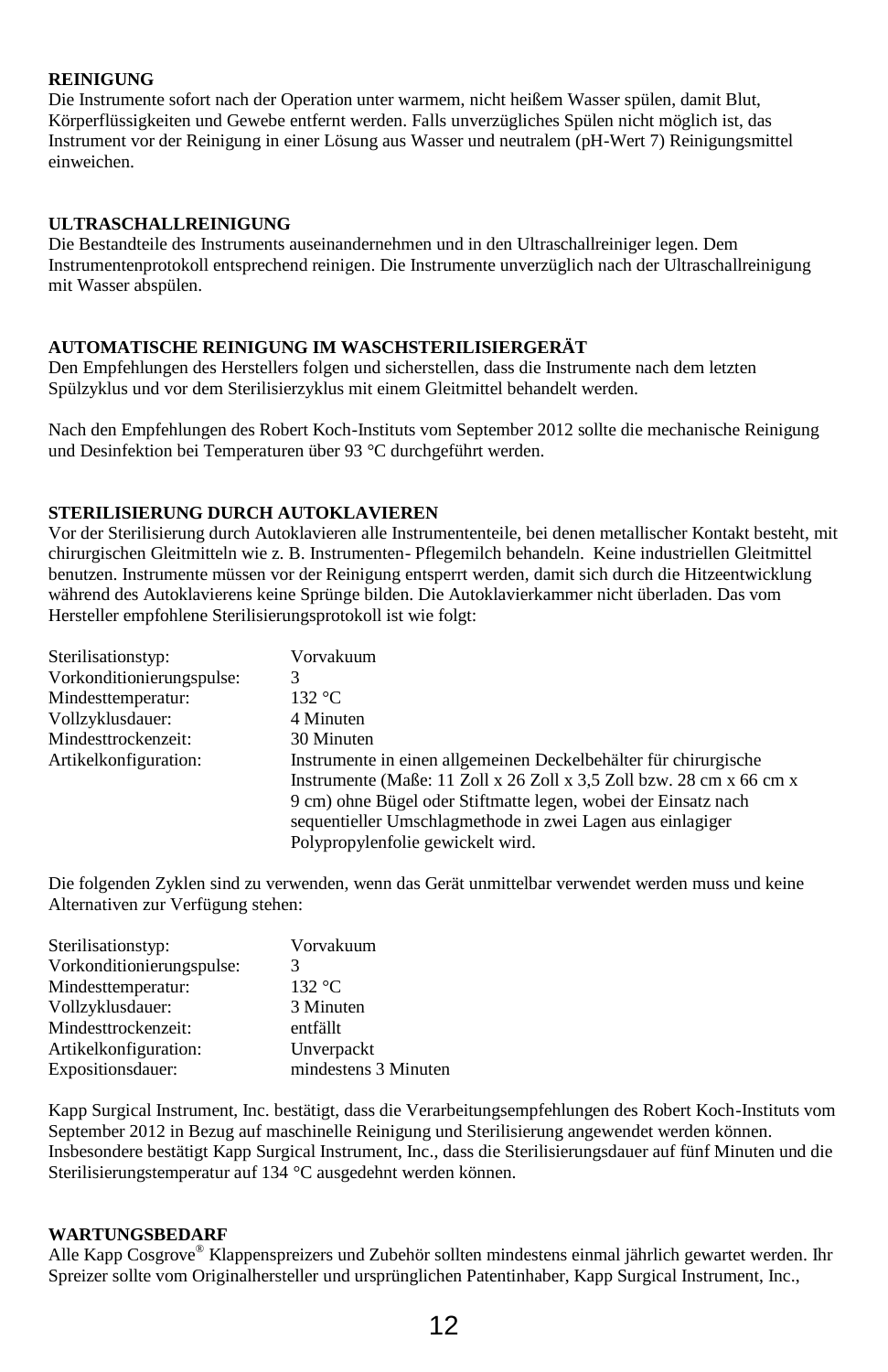überholt werden. Das Gerät kann beliebig oft wiederbenutzt werden, solange es von Kapp Surgical Instrument, Inc. angemessen gewartet und instandgehalten wird.

HINWEIS: Alle Schrauben am Kapp Cosgrove® Klappenspreizer sind nicht abnehmbar. Diese Schrauben sind überstemmt, damit sie nicht in den OP-Situs fallen können. Das einzige abnehmbare Element ist die große Quermutter (E), die sich auf dem Distanzschlitten befindet (**Abbildung 3 und 5**).

SENDEN SIE DIESES INSTRUMENT NICHT ZUR WARTUNG AN IHR LOKALES INSTRUMENTENREPARATURUNTERNEHMEN. SENDEN SIE ES BITTE BEI REPARATUR- UND INSTANDHALTUNGSBEDARF AN DEN ORIGINALHERSTELLER:



**Kapp Surgical Instrument, Inc**. 4919 Warrensville Center Rd. Cleveland, Ohio 44128, USA +1 (800) 282-5277 oder +1 (216) 587-4400

#### **INSTRUMENTENBESTANDTEILE**

Der Kapp Cosgrove® Klappenspreizer wird aus hochwertigem Qualitätsedelstahl hergestellt. HINWEIS: Dieses Produkt ist normalerweise für eine Verwendungsdauer von weniger als 60 Minuten bestimmt.

#### **GARANTIE**

Für chirurgische Instrumente von Kapp wird gewährleistet, dass sie frei von Herstellungs- und Materialfehlern sind. Ein Instrument, das Herstellungs- oder Materialfehler aufweist, wird nach unserer Maßgabe kostenlos repariert oder ersetzt.

Kapp Surgical Instrument, Inc. gewährt die Garantie für dieses Instrument für die Lebensdauer dieses Produkts bei normaler bestimmungsgemäßer chirurgischer Verwendung.

#### **GREEK**

#### ΟΔΗΓΙΕΣ ΧΡΗΣΗΣ **Διαχωριστήρας βαλβίδων Kapp Cosgrove®**



Κατασκευάζεται από την: **Kapp Surgical Instrument, Inc**. 4919 Warrensville Center Rd. Cleveland, Ohio 44128, USA (Η.Π.Α.) Τηλ.: (216) 587-4400 ή 1-800-282-KAPP Φαξ: (216) 587-0411 www.kappsurgical.com e-mail: [info@kappsurgical.com](mailto:info@kappsurgical.com)

# $\epsilon \epsilon$  *Móvo με συνταγή*

Η επωνυμία Cosgrove είναι σήμα κατατεθέν της Kapp Surgical Instrument, Inc.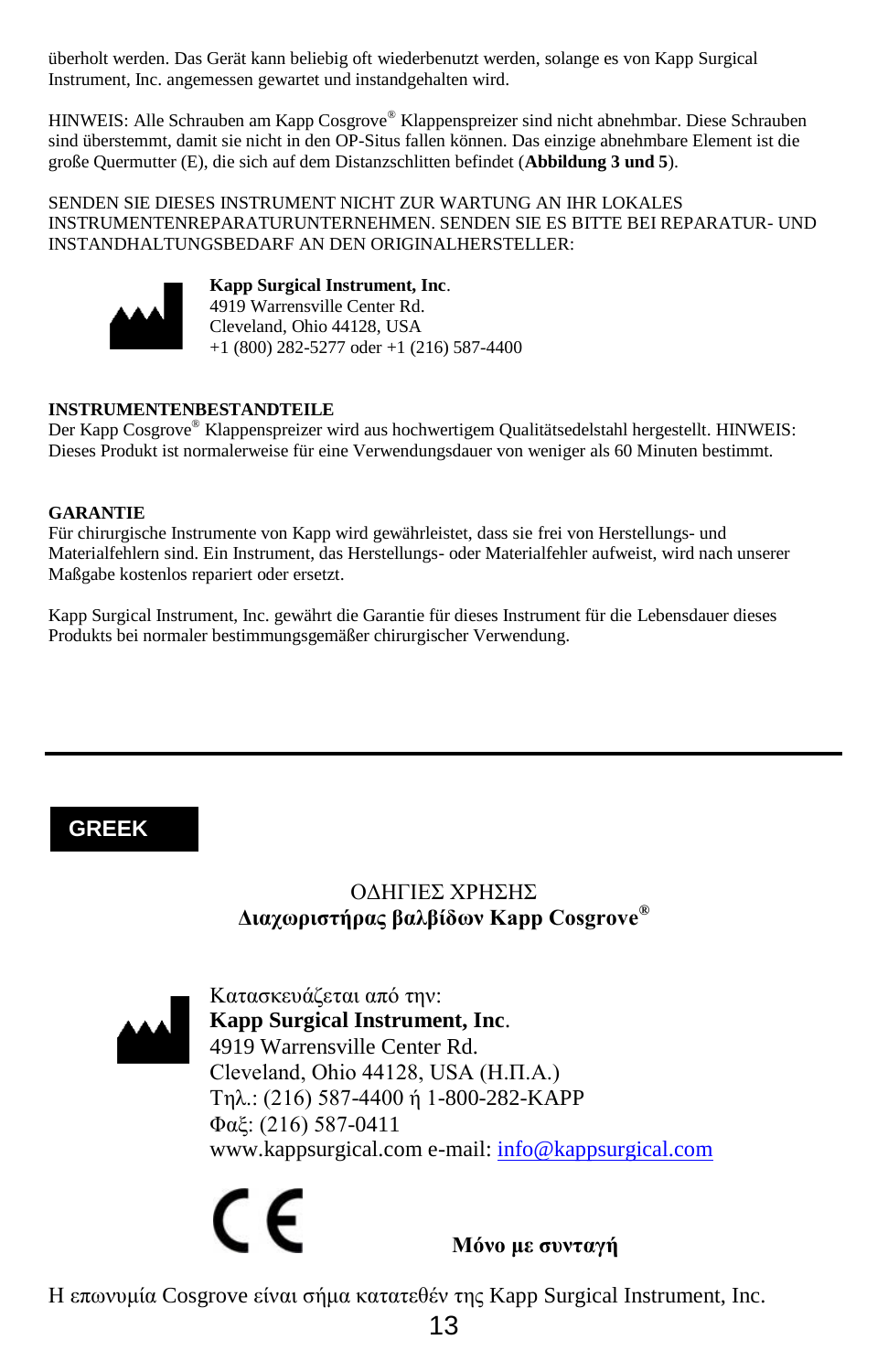*Η συνεπής και άριστη έκθεση της βαλβίδας του δεξιού και αριστερού κόλπου, της τριγλώχινας βαλβίδας και της μιτροειδούς βαλβίδας είναι ουσιαστικής σημασίας για ενδοκαρδιακές χειρουργικές επεμβάσεις. Με τη χρήση του διαχωριστήρα βαλβίδων Kapp Cosgrove® , ο χειρουργός μπορεί να επιτύχει τη βέλτιστη έκθεση που απαιτείται για μια επιτυχημένη χειρουργική έκβαση.*

#### **ΠΕΡΙΓΡΑΦΗ / ΕΝΔΕΔΕΙΓΜΕΝΗ ΧΡΗΣΗ**

Ο διαχωριστήρας βαλβίδων Kapp Cosgrove*®* παρέχει εξαίρετη έκθεση της βαλβίδας του δεξιού και αριστερού κόλπου, της τριγλώχινας βαλβίδας και της μιτροειδούς βαλβίδας, ενώ μειώνει την ανάγκη για βοήθεια κατά τη διάρκεια της χειρουργικής επέμβασης. Ο διαχωριστήρας βαλβίδων Kapp Cosgrove*®* απαιτεί τοποθέτηση μόνο κατά τη διάρκεια του ενδοκαρδιακού μέρους της επέμβασης. Διατίθεται είτε στερεωμένος σε διαχωριστήρα στέρνου Cooley, μεγάλο ή μικρό, ή προσαρμοσμένα στερεωμένος στην υπάρχουσα διάταξη ανοίγματος θώρακα. Σε αυτό το εγχειρίδιο περιλαμβάνονται συστάσεις για τον καθαρισμό και την αποστείρωση.

#### **Η συσκευή παρέχεται μη αποστειρωμένη και πρέπει να καθαρίζεται και να αποστειρώνεται πριν από τη χρήση.**

#### **ΠΡΟ-ΕΓΧΕΙΡΗΤΙΚΗ ΣΥΝΑΡΜΟΛΟΓΗΣΗ**

Τοποθετήστε την διάταξη ανοίγματος θώρακα όπως απεικονίζεται **(Εικόνα 1).** Σύρετε τον κύριο βραχίονα (**Εικόνα 3**) επάνω στη διάταξη ανοίγματος θώρακα, με τις βίδες ασφάλισης προς το εξωτερικό του ανοίγματος της κοιλότητας θώρακα, ολισθαίνοντάς τον σε μία από τις προσυνδεδεμένες ράβδους στερέωσης (**Εικόνα 2**). Ασφαλίστε τον κύριο βραχίονα σφίγγοντας την αριστερή και δεξιά μη αφαιρέσιμη βίδα ασφάλισης (A) (**Εικόνα 3**).

Σύρετε τη λάμα του διαχωριστήρα (D) μέσω του καθολικού σφιγκτήρα (C) **(Εικόνα 4)**.

Αφαιρέστε το εγκάρσιο παξιμάδι (E) και κατόπιν σύρετε τους καθολικούς σφιγκτήρες με τις συνδεδεμένες λάμες διαχωριστήρα (**Εικόνα 5**) στη ράβδο στήριξης. Περιστρέψτε τη ράβδο στήριξης προς τα κάτω μέσα στην εγκοπή στο πλαϊνό βραχίονα στήριξης και σφίξτε το εγκάρσιο παξιμάδι ώστε να ασφαλιστεί(**Εικόνα 6**).

Προσαρμόστε τις λάμες διαχωριστήρα στον κύριο βραχίονα, σύμφωνα με την προτίμηση του χειρουργού. Όταν βρίσκονται στη θέση τους, ασφαλίστε τις λάμες διαχωριστήρα σφίγγοντας το πτερυγοφόρο παξιμάδι στους καθολικούς σφιγκτήρες.

Μπορεί να στερεωθεί μια τρίτη λάμα διαχωριστήρα εάν συνδέσετε τη ράβδο πλαϊνού σκέλους (F) ως εξής: Χαλαρώστε τη βίδα ασφάλισης του πλαϊνού σκέλους (μη αφαιρέσιμη) στον κύριο βραχίονα (B) (**Εικόνα 3**). Σύρετε το πεπλατυσμένο άκρο της ράβδου πλαϊνού σκέλους μεταξύ του βραχίονα στήριξης και της κεφαλής της βίδας ασφάλισης. Σφίξτε τη βίδα ασφάλισης. Σύρετε έναν καθολικό σφιγκτήρα με συνδεδεμένη λάμα διαχωριστήρα μέσα στο κάτω άνοιγμα επάνω στη ράβδο πλαϊνού σκέλους και ασφαλίστε τον σφίγγοντας το πτερυγοφόρο παξιμάδι στον καθολικό σφιγκτήρα (**Εικόνα 6**).

Η διάταξη του διαχωριστήρα βαλβίδων Kapp Cosgrove*®* όπως απεικονίζεται στο εξώφυλλο έχει τώρα ολοκληρωθεί.

ΣΗΜΕΙΩΣΗ: Όλες οι βίδες στο διαχωριστήρα βαλβίδων Kapp Cosgrove*®* είναι μη αφαιρέσιμες εκτός από το μεγάλο εγκάρσιο παξιμάδι (E) (**Εικόνα 3**).

ΣΗΜΕΙΩΣΗ: Οι λάμες διαχωριστήρα μπορούν εύκολα να επαναπροσαρμοστούν κατά τη διάρκεια της χειρουργικής επέμβασης εάν χαλαρώσετε το πτερυγοφόρο παξιμάδι στους καθολικούς σφιγκτήρες.

#### **ΚΑΘΑΡΙΣΜΟΣ**

Αμέσως μετά το χειρουργείο, ξεπλύνετε τα όργανα κάτω από ζεστό, όχι καυτό, νερό για να αφαιρέσετε όλο το αίμα, τα σωματικά υγρά και τον ιστό. Εάν, λόγω καθυστερήσεων, δεν είναι δυνατή η άμεση έκπλυση, εμβυθίστε το όργανο σε διάλυμα νερού και ουδέτερου (pH 7) απορρυπαντικού πριν από τον καθαρισμό.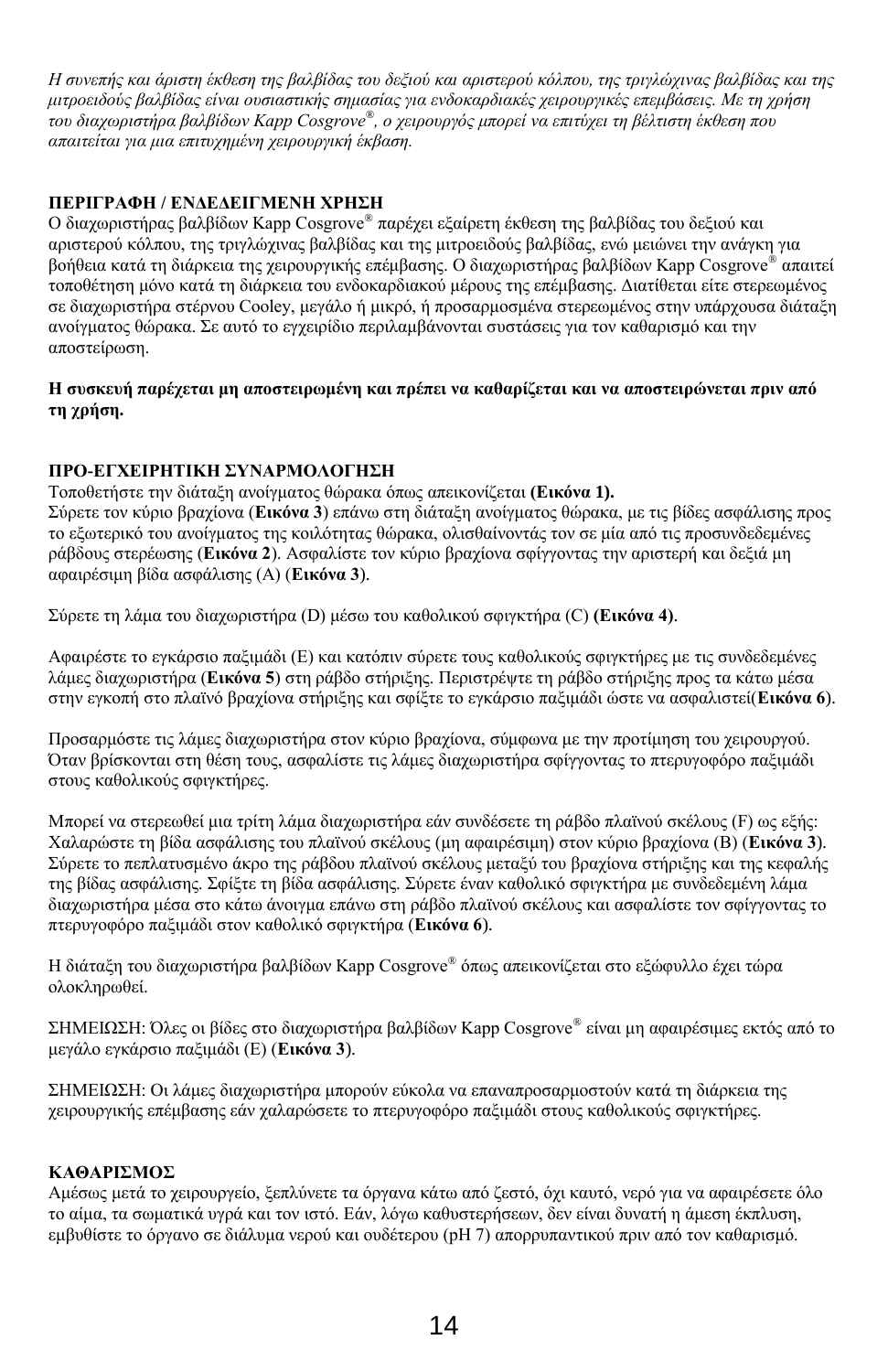#### **ΚΑΘΑΡΙΣΜΟΣ ΜΕ ΥΠΕΡΗΧΟΥΣ**

Διαχωρίστε τα συστατικά μέρη και τοποθετήστε τα στη συσκευή καθαρισμού με υπερήχους. Καθαρίστε σύμφωνα με το πρωτόκολλο του οργάνου. Ξεπλύνετε τα όργανα με νερό αμέσως μετά τον καθαρισμό με υπερήχους.

#### **ΑΥΤΟΜΑΤΕΣ ΣΥΣΚΕΥΕΣ ΠΛΥΣΗΣ-ΑΠΟΣΤΕΙΡΩΣΗΣ**

Ακολουθήστε τις συστάσεις του κατασκευαστή αφού διασφαλίσετε ότι τα όργανα είναι λιπασμένα μετά τον τελευταίο κύκλο έκπλυσης και πριν από τον κύκλο αποστείρωσης.

Σύμφωνα με τις συστάσεις του Robert Koch από τον Σεπτέμβριο 2012, ο μηχανικός καθαρισμός και η απολύμανση πρέπει να διεξάγονται σε θερμοκρασίες άνω των 93° C.

#### **ΑΠΟΣΤΕΙΡΩΣΗ ΣΕ ΑΥΤΟΚΑΥΣΤΟ**

Πριν από την αποστείρωση σε αυτόκαυστο, λιπάνετε όλα τα μέρη του οργάνου που έχουν επαφή μετάλλου με μέταλλο με τη χρήση χειρουργικών λιπαντικών, όπως γάλα οργάνων. Μην χρησιμοποιείτε βιομηχανικά λιπαντικά. Τα όργανα πρέπει να ξεκλειδωθούν πριν από τον καθαρισμό για να αποφευχθεί η δημιουργία ρωγμών που μπορεί να προκύψουν από τη θερμική διαστολή κατά τη διάρκεια του κύκλου στο αυτόκαυστο. Μην υπερφορτώνετε το θάλαμο του αυτόκαυστου. Το συνιστώμενο πρωτόκολλο αποστείρωσης του κατασκευαστή είναι:

| Τύπος αποστειρωτή:            | Προ-κενό                                                                                                                                                                                                                                            |
|-------------------------------|-----------------------------------------------------------------------------------------------------------------------------------------------------------------------------------------------------------------------------------------------------|
| Παλμοί προρύθμισης:           |                                                                                                                                                                                                                                                     |
| Ελάγιστη θερμοκρασία:         | $132^{\circ}$ C                                                                                                                                                                                                                                     |
| Χρόνος πλήρους κύκλου:        | 4 λεπτά                                                                                                                                                                                                                                             |
| Ελάχιστος χρόνος στεγνώματος: | 30 λεπτά                                                                                                                                                                                                                                            |
| Διαμόρφωση αντικειμένων:      | Τα όργανα είναι τοποθετημένα σε μια γενική γειρουργική θήκη<br>με καπάκι 28 εκ. x 66 εκ. x 9 εκ. (11 x 26 x 3,5 ιντσών) γωρίς<br>βραχίονες ή ειδική σχάρα με το δίσκο τυλιγμένο με δύο<br>στρώσεις περιτύλιξης πολυπροπυλενίου 1 φύλλου με τη χρήση |
|                               | διαδογικών τεγνικών φακέλου.                                                                                                                                                                                                                        |

Ο ακόλουθος κύκλος πρέπει να χρησιμοποιείται όταν υπάρχει άμεση ανάγκη για τη συσκευή και δεν υπάρχει καμία εναλλακτική:

| Χωρίς περιτύλιξη    |
|---------------------|
| Τουλάχιστον 3 λεπτά |
|                     |

Η Kapp Surgical Instrument, Inc. επιβεβαιώνει ότι μπορούν να χρησιμοποιηθούν οι συστάσεις επεξεργασίας που σχετίζονται με τον καθαρισμό και την αποστείρωση του μηχανήματος από τις Συστάσεις του Robert Koch του Σεπτεμβρίου 2012. Ειδικά, η Kapp Surgical Instrument, Inc. επιβεβαιώνει ότι οι χρόνοι και οι θερμοκρασίες αποστείρωσης μπορούν να επεκταθούν στα 5 λεπτά και στους 134° C.

#### **ΑΠΑΙΤΗΣΕΙΣ ΣΥΝΤΗΡΗΣΗΣ**

Όλοι οι διαχωριστήρες βαλβίδων Kapp Cosgrove® και τα προσαρτήματα πρέπει να συντηρούνται τουλάχιστον ετησίως. Ο διαχωριστήρας πρέπει να ανακατασκευάζεται από τον αρχικό κατασκευαστή ή τον αρχικό κάτοχο διπλώματος ευρεσιτεχνίας, την Kapp Surgical Instrument, Inc. Δεν υπάρχει όριο στον αριθμό των φορών που μπορεί να επαναχρησιμοποιηθεί η συσκευή, με την προϋπόθεση ότι υπόκειται σε κατάλληλη συντήρηση και σέρβις από την Kapp Surgical Instrument, Inc.

ΣΗΜΕΙΩΣΗ: Όλες οι βίδες του διαχωριστήρα βαλβίδων Kapp Cosgrove® είναι μη αφαιρέσιμες. Οι βίδες αυτές είναι σφυρηλατημένες για να αποφευχθεί η πτώση των βιδών εντός του χειρουργικού πεδίου. Το μόνο στοιχείο που είναι αφαιρέσιμο είναι το μεγάλο εγκάρσιο παξιμάδι (E) που βρίσκεται στον κύριο βραχίονα (**Εικόνες 3 και 5**).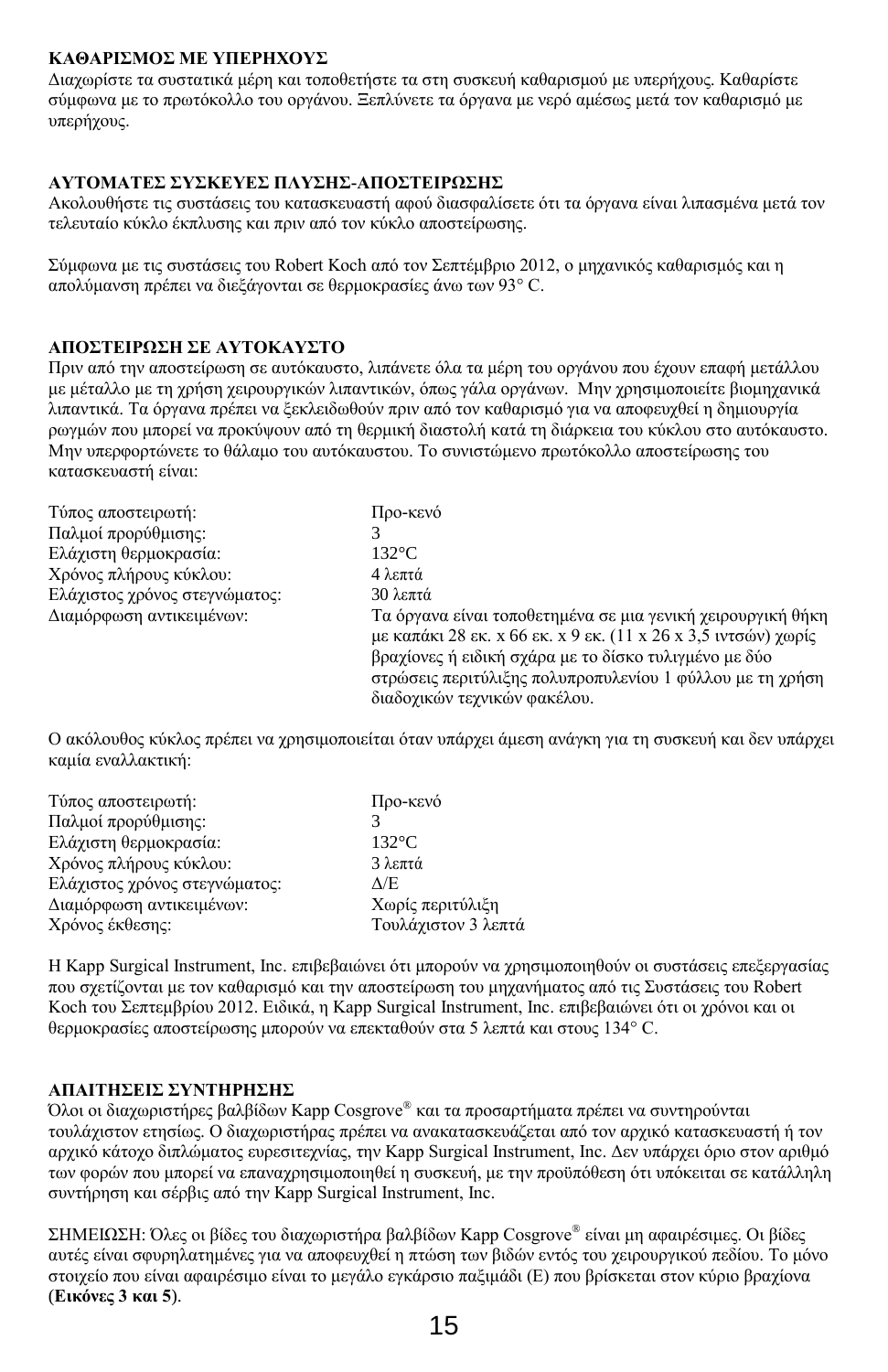ΜΗΝ ΑΠΟΣΤΕΙΛΕΤΕ ΑΥΤΟ ΤΟ ΟΡΓΑΝΟ ΓΙΑ ΣΕΡΒΙΣ ΣΕ ΤΟΠΙΚΗ ΕΤΑΙΡΕΙΑ ΕΠΙΣΚΕΥΗΣ ΧΕΙΡΟΥΡΓΙΚΩΝ ΟΡΓΑΝΩΝ. ΑΝΑΘΕΣΤΕ ΟΛΕΣ ΤΙΣ ΕΠΙΣΚΕΥΕΣ ΚΑΙ ΑΝΑΚΑΤΑΣΚΕΥΕΣ ΣΤΟΝ ΑΡΧΙΚΟ ΚΑΤΑΣΚΕΥΑΣΤΗ ΚΑΙ ΚΑΤΟΧΟ ΔΙΠΛΩΜΑΤΟΣ:



**Kapp Surgical Instrument, Inc**. 4919 Warrensville Center Rd. Cleveland, Ohio 44128, USA (Η.Π.Α.) 1-800-282-5277 ή 216-587-4400

#### **ΣΥΣΤΑΤΙΚΑ ΜΕΡΗ ΟΡΓΑΝΟΥ**

Ο διαχωριστήρας βαλβίδων Kapp Cosgrove® κατασκευάζεται από ανοξείδωτο χάλυβα ποιότητας οργάνων. ΣΗΜΕΙΩΣΗ: Κανονικά, το προϊόν αυτό προορίζεται για χρήση για λιγότερα από 60 λεπτά.

#### **ΕΓΓΥΗΣΗ**

Για τα όργανα Kapp Surgical, παρέχεται εγγύηση ότι δεν φέρουν ελαττώματα στην κατασκευή και το υλικό. Κάθε όργανο που αποδεικνύεται ελαττωματικό στην κατασκευή ή στα υλικά θα επισκευαστεί ή θα αντικατασταθεί σύμφωνα με τη διακριτή κρίση μας, χωρίς χρέωση.

Η Kapp Surgical Instrument, Inc. παρέχει εγγύηση για αυτό το όργανο για όλη τη διάρκεια λειτουργίας του προϊόντος υπό την προϋπόθεση της φυσιολογικής χειρουργικής χρήσης για την οποία προορίζεται.

#### **ITALIAN**

#### ISTRUZIONI PER L'USO **Divaricatore a valve Kapp Cosgrove®**



Prodotto da: **Kapp Surgical Instrument, Inc**. 4919 Warrensville Center Rd. Cleveland, Ohio 44128, USA Telefono: (216) 587-4400 o 1-800-282-KAPP Fax: (216) 587-0411 www.kappsurgical.com e-mail: [info@kappsurgical.com](mailto:info@kappsurgical.com)



Cosgrove è un marchio registrato di Kapp Surgical Instrument, Inc.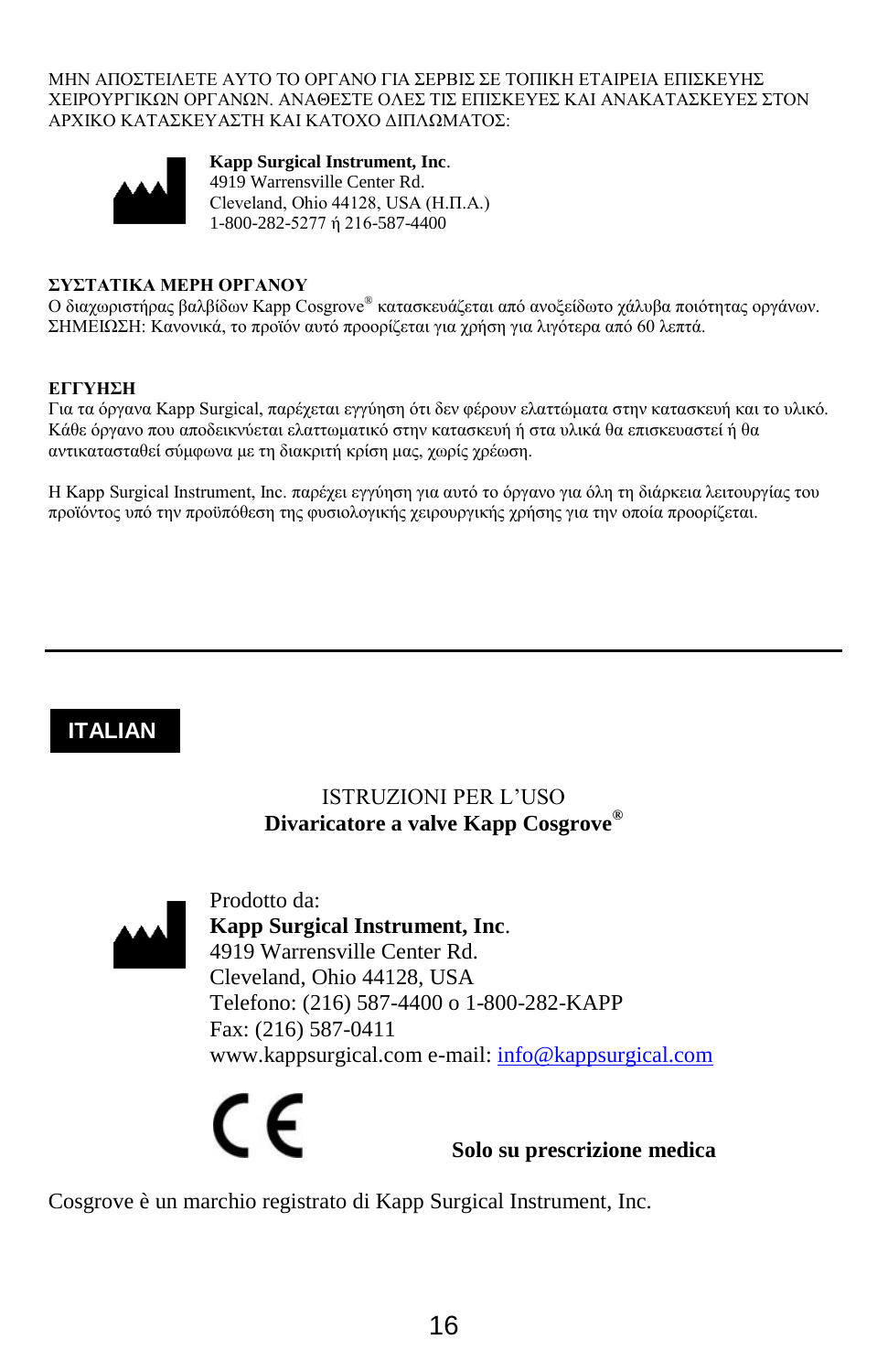*Un'esposizione perfetta e costante degli atri destro e sinistro e delle valvole tricuspide e mitrale è fondamentale durante gli interventi chirurgici intracardiaci. L'impiego del divaricatore a valve Kapp Cosgrove® consente al chirurgo di ottenere un'esposizione ottimale necessaria per l'esito positivo dell'intervento.*

#### **DESCRIZIONE/DESTINAZIONE D'USO**

Il divaricatore a valve Kapp Cosgrove*®* offre una perfetta esposizione degli atri destro e sinistro e delle valvole tricuspide e mitrale contribuendo a ridurre la necessità di assistenza chirurgica. Il posizionamento del divaricatore a valve Kapp Cosgrove*®* è necessario solo durante la fase intracardiaca dell'intervento. È disponibile montato su un divaricatore sternale di Cooley, grande o piccolo, oppure con montaggio personalizzato sul divaricatore toracico di cui si dispone. Nel presente manuale sono inclusi i consigli per la pulizia e la sterilizzazione.

#### **Il dispositivo viene fornito non sterile; è necessario pulirlo e sterilizzarlo prima dell'uso.**

#### **MONTAGGIO PRE-OPERATORIO**

Posizionare il divaricatore toracico come mostrato (**figura 1**)**.** 

Far scorrere la staffa principale (**figura 3**) sul divaricatore toracico con le viti di fissaggio rivolte verso l'esterno dell'apertura della cavità toracica, facendola scivolare su una delle barre di montaggio preinserite (**figura 2**). Fissare la staffa principale serrando le viti di fissaggio (A) non rimovibili destra e sinistra (**figura 3**).

Far scorrere la lama (D) del divaricatore attraverso il morsetto universale (C) (**figura 4**).

Rimuovere il dado trasversale (E), quindi far scorrere i morsetti universali con le lame del divaricatore inserite (**figura 5**) sulla barra di supporto. Ruotare la barra di supporto verso il basso nella scanalatura della staffa di supporto laterale e fissare serrando il dado trasversale (**figura 6**).

Regolare le lame del divaricatore sulla staffa principale in base alla preferenza del chirurgo. Dopo averle posizionate, fissare le lame del divaricatore serrando il dado "a farfalla" sui morsetti universali.

È possibile montare la terza lama del divaricatore collegando la barra del braccio laterale (F) secondo le istruzioni riportate di seguito. Allentare la vite di fissaggio (non rimovibile) del braccio laterale presente sulla staffa principale (B) (**figura 3**). Far scorrere l'estremità appiattita della barra del braccio laterale tra la staffa di supporto e la testa della vite di fissaggio. Serrare la vite di fissaggio. Far scorrere un morsetto universale con la lama del divaricatore inserita nell'apertura inferiore sulla barra del braccio laterale e fissarlo serrando il dado a farfalla presente sul morsetto universale (**figura 6**).

Il montaggio del divaricatore a valve Kapp Cosgrove*®* come mostrato in copertina è terminato.

NOTA: tutte le viti presenti sul divaricatore a valve Kapp Cosgrove*®* non sono rimovibili ad eccezione del grande dado trasversale (E) (**figura 3**).

NOTA: è possibile regolare facilmente le lame del divaricatore anche durante l'intervento chirurgico allentando il dado a farfalla presente sui morsetti universali.

#### **PULIZIA**

Subito dopo l'intervento chirurgico, sciacquare gli strumenti con acqua calda, non bollente, per rimuovere tutti i residui di sangue, fluidi corporei e tessuto. Se per motivi di tempo non è possibile sciacquare immediatamente gli strumenti, prima di procedere alla pulizia immergerli in una soluzione di acqua e detergente neutro (pH 7).

#### **PULIZIA A ULTRASUONI**

Separare i componenti e collocarli in una pulitrice a ultrasuoni. Eseguire la pulizia seguendo il protocollo dello strumento. Al termine dell'operazione di pulizia a ultrasuoni, sciacquare gli strumenti con acqua.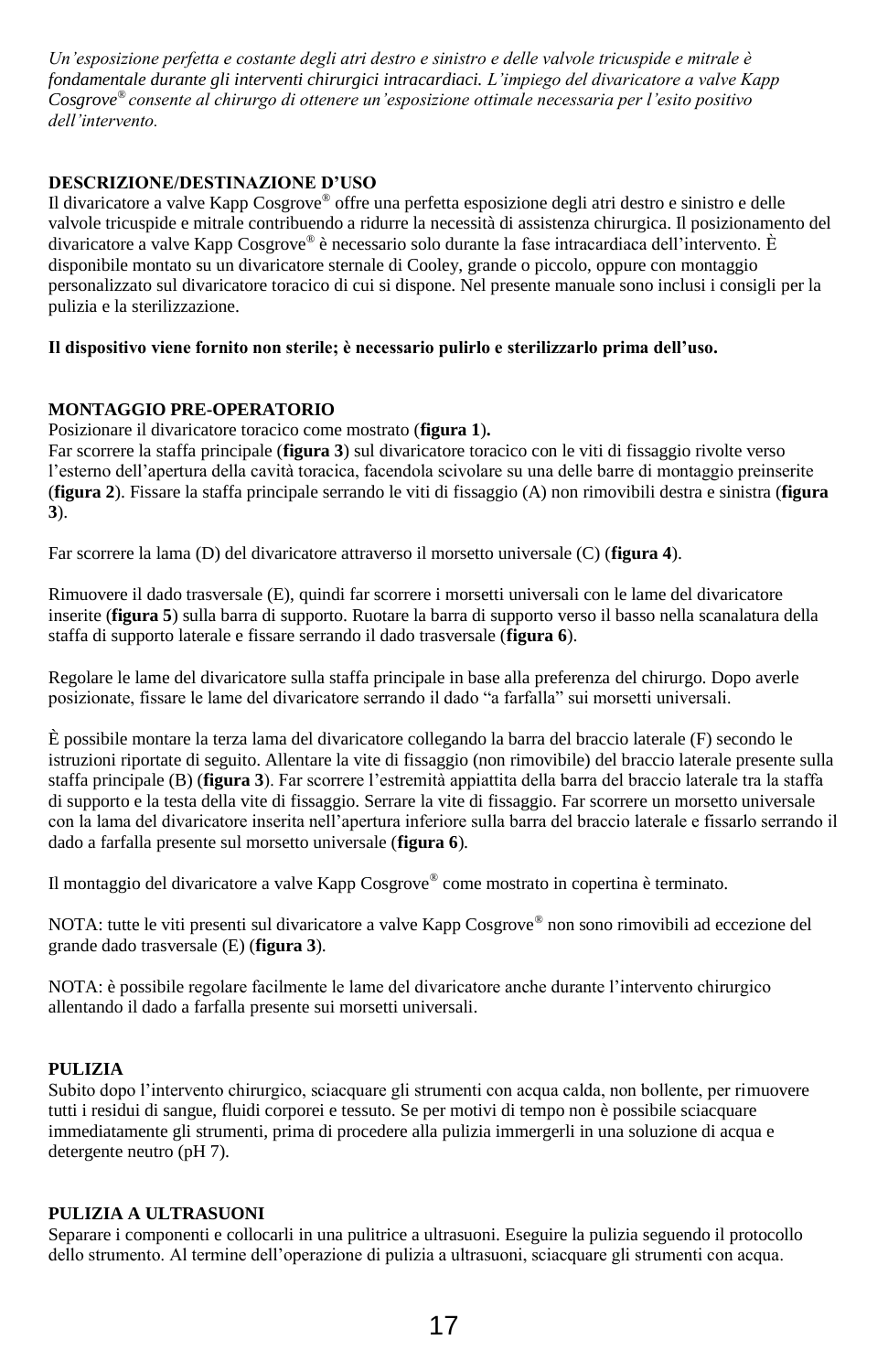#### **LAVATRICI/STERILIZZATRICI AUTOMATICHE**

Seguire i consigli del produttore per accertarsi che gli strumenti siano lubrificati dopo l'ultimo ciclo di lavaggio e prima del ciclo di sterilizzazione.

In base alle raccomandazioni di Robert Koch del settembre 2012, la pulizia e la disinfezione meccaniche devono essere eseguite a temperature superiori ai 93 °C.

#### **STERILIZZAZIONE IN AUTOCLAVE**

Prima di procedere alla sterilizzazione in autoclave, lubrificare tutti i componenti degli strumenti che presentano parti metalliche a contatto utilizzando lubrificanti chirurgici quali il lattice per strumenti. Non utilizzare lubrificanti industriali. Prima di eseguire la pulizia, è necessario sbloccare gli strumenti per evitare il verificarsi di eventuali rotture dovute alla dilatazione termica durante il ciclo di autoclave. Non sovraccaricare la camera dell'autoclave. Di seguito viene riportato il protocollo di sterilizzazione consigliato dal produttore:

| Tipo di sterilizzatrice:        | a pre-vuoto                                                                                                                                                                                                                                                                          |
|---------------------------------|--------------------------------------------------------------------------------------------------------------------------------------------------------------------------------------------------------------------------------------------------------------------------------------|
| Impulsi di pre-condizionamento: |                                                                                                                                                                                                                                                                                      |
| Temperatura minima:             | 132 °C                                                                                                                                                                                                                                                                               |
| Durata del ciclo completo:      | 4 minuti                                                                                                                                                                                                                                                                             |
| Tempo minimo di asciugatura:    | 30 minuti                                                                                                                                                                                                                                                                            |
| Configurazione articolo:        | strumenti posizionati in una custodia standard per strumenti<br>chirurgici con coperchio 28 x 66 x 9 cm (11 x 26 x 3,5 pollici)<br>senza staffe o tappetino antiscivolo con vassoio avvolto in due<br>strati di polipropilene a 1 strato tramite tecniche di incarto<br>sequenziali. |

Qualora il dispositivo sia immediatamente necessario e in assenza di alternative, utilizzare il ciclo riportato di seguito:

| Tipo di sterilizzatrice:        | a pre-vuoto     |
|---------------------------------|-----------------|
| Impulsi di pre-condizionamento: |                 |
| Temperatura minima:             | 132 °C          |
| Durata del ciclo completo:      | 3 minuti        |
| Tempo minimo di asciugatura:    | N/D             |
| Configurazione articolo:        | senza incarto   |
| Durata dell'esposizione         | minimo 3 minuti |
|                                 |                 |

Kapp Surgical Instrument, Inc. conferma che è possibile attenersi alle raccomandazioni procedurali relative alla pulizia e alla sterilizzazione della macchina di Robert Koch del settembre 2012. In particolare, Kapp Surgical Instrument, Inc. conferma che i tempi e le temperature di sterilizzazione devono essere portati rispettivamente a 5 minuti e a 134 °C.

#### **REQUISITI DI MANUTENZIONE**

Tutti i divaricatori a valve e gli accessori Kapp Cosgrove® devono essere sottoposti a manutenzione almeno una volta all'anno. È necessario che il divaricatore venga messo a nuovo dal produttore originario e dal titolare originario del brevetto, Kapp Surgical Instrument, Inc. Non esiste un numero massimo di riutilizzi del presente dispositivo fintanto che Kapp Surgical Instrument, Inc. provvede adeguatamente alla relativa manutenzione.

NOTA: tutte le viti presenti sul divaricatore a valve Kapp Cosgrove® non sono rimovibili. Queste viti vengono martellate a penna per impedire alle viti stesse di cadere nel campo operatorio. L'unico articolo rimovibile è il grande dado trasversale (E) posizionato sulla staffa principale (**figure 3 e 5**).

NON INVIARE IL PRESENTE STRUMENTO ALL'AZIENDA DI ZONA CHE EFFETTUA RIPARAZIONI DI STRUMENTI CHIRURGICI. SPEDIRE TUTTI GLI STRUMENTI DA RIPARARE E DA RIMETTERE A NUOVO AL PRODUTTORE E AL TITOLARE DEL: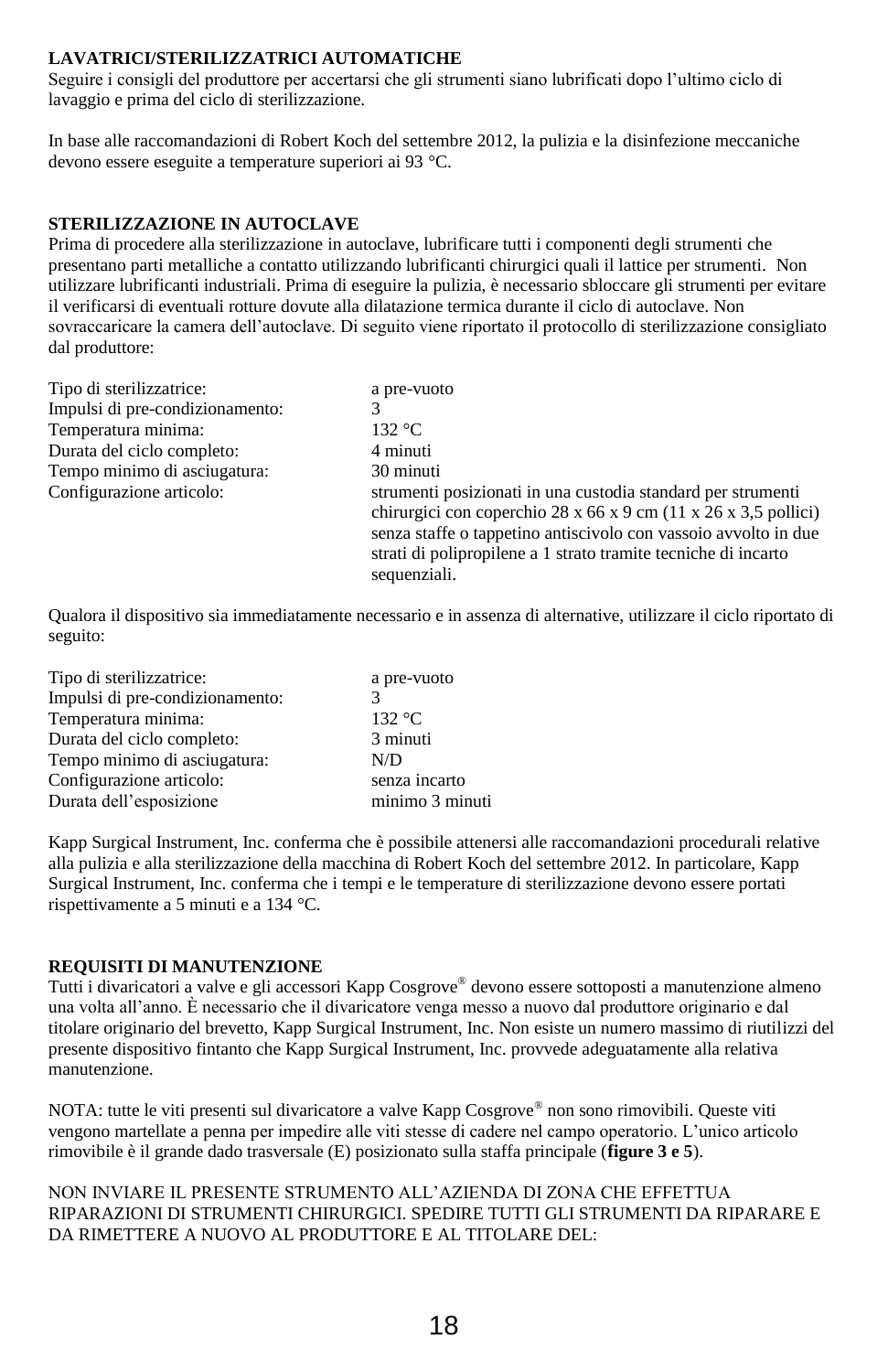

**Kapp Surgical Instrument, Inc**. 4919 Warrensville Center Rd. Cleveland, Ohio 44128, USA 1-800-282-5277 o 216-587-4400

#### **COMPONENTI DELLO STRUMENTO**

Il divaricatore a valve Kapp Cosgrove® è realizzato in acciaio inossidabile di qualità. NOTA: generalmente questo prodotto è destinato a essere utilizzato per meno di 60 minuti.

#### **GARANZIA**

Gli strumenti Kapp Surgical sono garantiti da difetti di fabbricazione e di materiale. Gli eventuali strumenti che presentano difetti di fabbricazione o di materiale vengono riparati o sostituiti a nostra discrezione gratuitamente.

Kapp Surgical Instrument, Inc. garantisce il presente strumento per l'intera durata del prodotto conformemente al normale uso chirurgico per cui è stato concepito.

## **PORTUGUESE**

### INSTRUÇÕES DE UTILIZAÇÃO **O retractor para válvulas Kapp Cosgrove®**



Fabricado por: **Kapp Surgical Instrument, Inc**. 4919 Warrensville Center Rd. Cleveland, Ohio 44128, EUA Telefone: (216) 587-4400 ou 1-800-282-KAPP Fax: (216) 587-0411 www.kappsurgical.com e-mail: [info@kappsurgical.com](mailto:info@kappsurgical.com)

C F

#### **Apenas por receita médica**

Cosgrove é uma marca comercial registada da Kapp Surgical Instrument, Inc.

*Uma exposição excelente e consistente das válvulas mitrais e tricúspides e das aurículas direita e esquerda é fundamental para o procedimento cirúrgico intracardíaco. Utilizando o retractor para válvulas Kapp Cosgrove® , o cirurgião pode obter a máxima exposição necessária para um resultado cirúrgico favorável.* 

#### **DESCRIÇÃO/UTILIZAÇÃO PRETENDIDA**

O retractor para válvulas Kapp Cosgrove*®* proporciona uma exposição excepcional das válvulas mitrais e tricúspides e das aurículas direita e esquerda, reduzindo simultaneamente a necessidade de assistência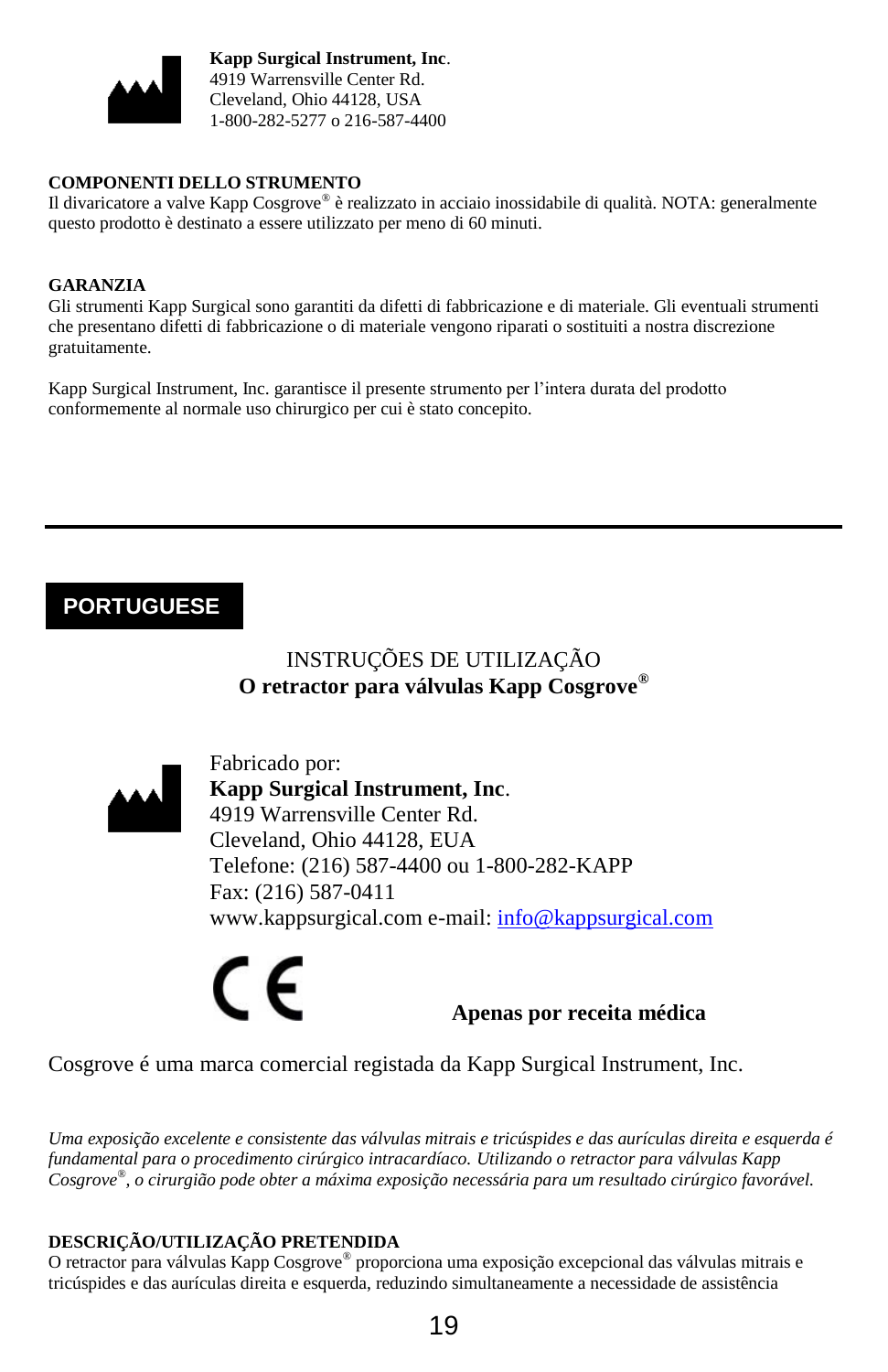cirúrgica. O retractor para válvulas Kapp Cosgrove*®* requer colocação apenas durante a fase intracardíaca do procedimento. Está disponível montado num afastador de esterno Cooley, grande ou pequeno, ou montado consoante os requisitos do cirurgião no afastador torácico existente. O presente manual inclui recomendações de limpeza e esterilização.

#### **O dispositivo é fornecido não estéril, devendo ser limpo e esterilizado antes da utilização.**

#### **MONTAGEM PRÉ-CIRÚRGICA**

Posicione o afastador torácico conforme mostrado **(Figura 1).** 

Faça deslizar o suporte principal (**Figura 3**) sobre o afastador torácico com parafusos de bloqueio até ao exterior da abertura da cavidade torácica, deslizando-o sobre uma das barras de montagem pré-afixadas (**Figura 2**). Fixe o suporte principal apertando os parafusos de bloqueio direito e esquerdo não removíveis (A) (**Figura 3**).

Passe a lâmina do retractor (D) através da braçadeira universal (C) **(Figura 4)**.

Retire a porca transversal (E) e faça deslizar a(s) braçadeira(s) universal(is) com a(s) lâmina(s) do retractor instalada(s) (**Figura 5**) sobre a barra de suporte. Rode a barra de suporte para baixo até ao entalhe no suporte lateral e aperte a porca transversal para fixar (**Figura 6**).

Ajuste as lâminas do retractor no suporte principal, de acordo com a preferência do cirurgião. Quando estiverem no lugar, fixe as lâminas do retractor apertando a porca de orelhas na(s) braçadeira(s) universal(is).

Pode ser montada uma terceira lâmina, afixando a barra do braço lateral (F) conforme se segue: Desaperte o parafuso de bloqueio do braço lateral (não removível) no suporte principal (B) (**Figura 3**). Passe a extremidade plana da barra do braço lateral entre o suporte e a cabeça do parafuso de bloqueio. Aperte o parafuso de bloqueio. Faça deslizar uma braçadeira universal com uma lâmina do retractor afixada na abertura inferior sobre a barra do braço lateral, e fixe apertando a porca de orelhas na braçadeira universal (**Figura 6**).

O retractor para válvulas Kapp Cosgrove*®* , conforme mostrado na capa, está agora totalmente montado.

NOTA: nenhum dos parafusos do retractor para válvulas Kapp Cosgrove*®* é removível, com excepção da porca transversal grande (E) (**Figura 3**).

NOTA: as lâminas do retractor podem ser facilmente reajustadas durante a cirurgia, desapertando para tal a porca de orelhas na(s) braçadeira(s) universal(is).

#### **LIMPEZA**

Imediatamente após a cirurgia, enxagúe os instrumentos com água morna (não quente) para remover todos os vestígios de sangue, fluidos corporais e tecido. Se o enxaguamento imediato não for possível devido a algum atraso, mergulhe o instrumento numa solução de água com um detergente neutro (pH 7) antes de proceder à sua limpeza.

#### **LIMPEZA POR ULTRA-SONS**

Separe os componentes e coloque-os no dispositivo de limpeza por ultra-sons. Proceda à limpeza em conformidade com o protocolo do instrumento. Enxagúe os instrumentos com água imediatamente após a limpeza por ultra-sons.

#### **DISPOSITIVOS AUTOMÁTICOS DE LAVAGEM E ESTERILIZAÇÃO**

Siga as recomendações do fabricante, certificando-se de que os instrumentos são lubrificados após o último ciclo de enxaguamento e antes do ciclo de esterilização.

Em conformidade com as recomendações de Robert Koch de Setembro de 2012, a limpeza e desinfecção mecânicas devem ser realizadas a temperaturas superiores a 93 °C.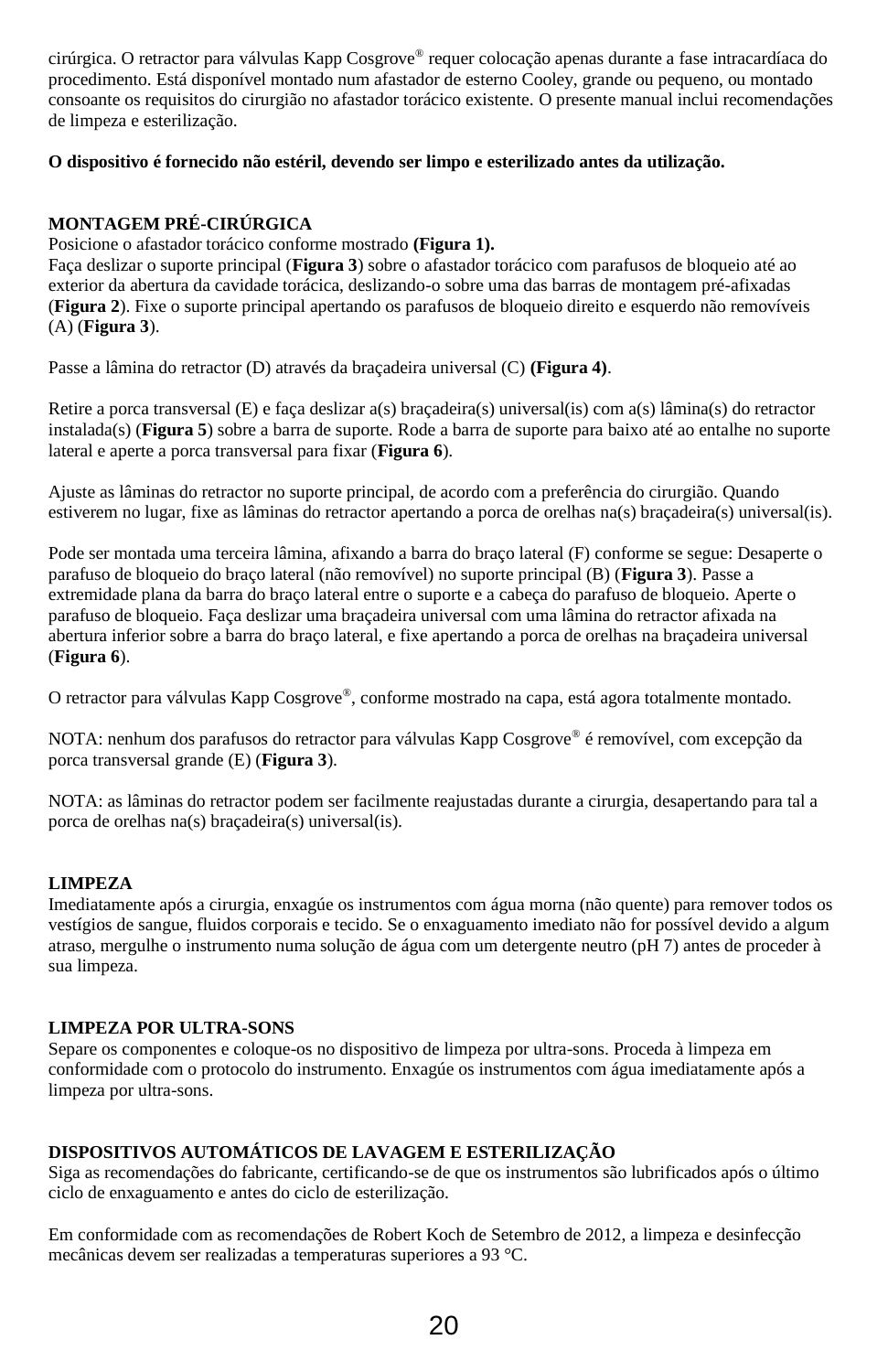#### **ESTERILIZAÇÃO POR AUTOCLAVE**

Antes de proceder à esterilização por autoclave, lubrifique todos os componentes do instrumento que apresentem contacto metal-metal, utilizando lubrificantes cirúrgicos como leite lubrificante para instrumentos. Não utilize lubrificantes industriais. Os instrumentos devem ser desbloqueados antes da limpeza para prevenir a ocorrência de rachaduras devido à dilatação térmica durante o ciclo de autoclave. Não sobrecarregue a câmara de autoclave. Segue-se o protocolo de esterilização recomendado pelo fabricante:

| Tipo de dispositivo de esterilização: | Pré-vácuo                                                                                                                                                                                                                                                                                                |
|---------------------------------------|----------------------------------------------------------------------------------------------------------------------------------------------------------------------------------------------------------------------------------------------------------------------------------------------------------|
| Impulsos de pré-condicionamento:      |                                                                                                                                                                                                                                                                                                          |
| Temperatura mínima:                   | 132 °C                                                                                                                                                                                                                                                                                                   |
| Tempo total do ciclo:                 | 4 minutos                                                                                                                                                                                                                                                                                                |
| Tempo mínimo de secagem:              | 30 minutos                                                                                                                                                                                                                                                                                               |
| Configuração dos artigos:             | Instrumentos colocados num estojo cirúrgico com<br>tampa, de 28 x 66 x 9 cm $(11 \times 26 \times 3, 5)$ polegadas),<br>sem suportes ou tapete de pinos, com a bandeja<br>envolvida em duas camadas de material envolvente<br>em polipropileno 1 ply, utilizando técnicas de<br>envolvimento sequencial. |

O ciclo seguinte deve ser utilizado nos casos em que houver necessidade imediata de utilizar o dispositivo e quando não houver outras alternativas:

| Tipo de dispositivo de esterilização: | Pré-vácuo           |
|---------------------------------------|---------------------|
| Impulsos de pré-condicionamento:      |                     |
| Temperatura mínima:                   | 132 °C              |
| Tempo total do ciclo:                 | 3 minutos           |
| Tempo mínimo de secagem:              | N/A                 |
| Configuração dos artigos:             | Sem envolvimento    |
| Tempo de exposição:                   | 3 minutos no mínimo |

A Kapp Surgical Instrument, Inc. confirma que podem ser utilizadas as recomendações de processamento relacionadas com a limpeza e esterilização mecânicas em conformidade com as recomendações de Robert Koch de Setembro de 2012. Mais especificamente, a Kapp Surgical Instrument, Inc. confirma que os tempos e temperaturas de esterilização podem ser alargados para 5 minutos e 134 °C.

#### **REQUISITOS DE MANUTENÇÃO**

Todos os retractores para válvulas Kapp Cosgrove® e respectivos acessórios devem ser sujeitos, no mínimo, a uma manutenção anual. O seu retractor deve ser restaurado pelo fabricante e detentor de patente original, a Kapp Surgical Instrument, Inc. Não existe nenhum limite de reutilizações para este dispositivo, desde que o mesmo seja correctamente mantido e reparado pela Kapp Surgical Instrument, Inc.

NOTA: nenhum dos parafusos do retractor para válvulas Kapp Cosgrove® é removível. Estes parafusos são aplanados para evitar a sua queda para dentro do campo cirúrgico. O único item removível é a porca transversal grande (E) localizada no suporte principal (**Figuras 3 e 5**).

NÃO ENVIE ESTE INSTRUMENTO PARA REPARAÇÃO PARA A SUA EMPRESA LOCAL DE REPARAÇÃO DE INSTRUMENTOS CIRÚRGICOS HABITUAL. QUEIRA ENVIAR TODAS AS REPARAÇÕES E RESTAURAÇÕES PARA O FABRICANTE E DETENTOR ORIGINAL:



**Kapp Surgical Instrument, Inc**. 4919 Warrensville Center Rd. Cleveland, Ohio 44128, EUA 1-800-282-5277 ou 216-587-4400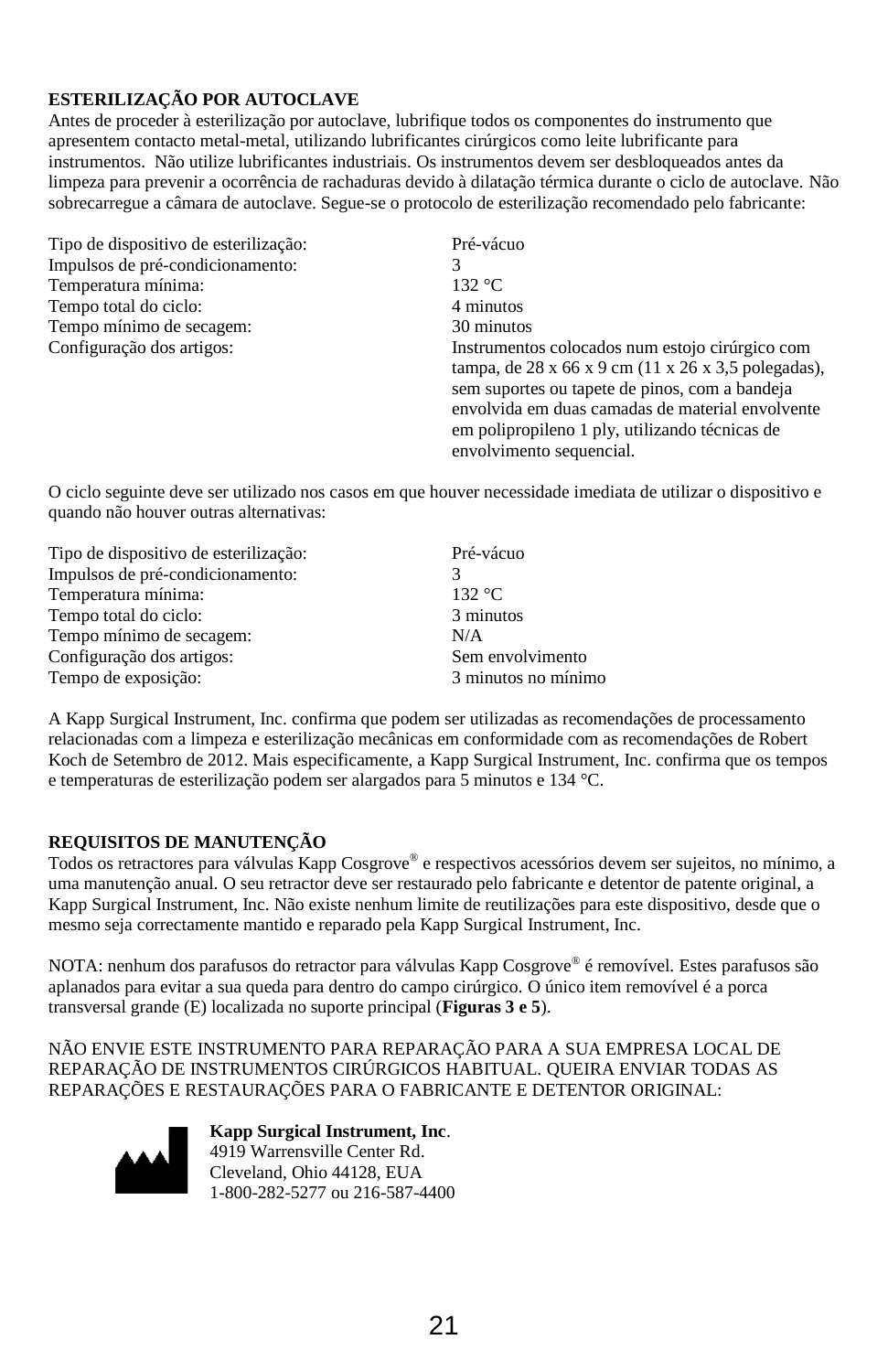#### **COMPONENTES DO INSTRUMENTO**

O retractor para válvulas Kapp Cosgrove® é fabricado com aço inoxidável de qualidade próprio para instrumentos. NOTA: este produto destina-se a ser utilizado durante períodos de tempo inferiores a 60 minutos.

#### **GARANTIA**

Os instrumentos cirúrgicos Kapp estão garantidamente isentos de defeitos de material e de fabrico. Qualquer instrumento que apresente defeitos de material ou de fabrico será reparado ou substituído gratuitamente à nossa discrição.

A Kapp Surgical Instrument, Inc. garante a vida útil deste instrumento nas condições de uso cirúrgico normal a que se destina.

### **SPANISH**

#### INSTRUCCIONES DE USO **Retractor valvular Kapp Cosgrove®**



Fabricado por: **Kapp Surgical Instrument, Inc**. 4919 Warrensville Center Rd. Cleveland, Ohio 44128, EE. UU. Teléfono: (216) 587-4400 ó 1-800-282-KAPP Fax: (216) 587-0411 www.kappsurgical.com correo electrónico: [info@kappsurgical.com](mailto:info@kappsurgical.com)



Cosgrove es una marca comercial registrada de Kapp Surgical Instrument, Inc.

*En los procedimientos quirúrgicos intracardíacos es fundamental que haya una exposición uniforme y excelente de la aurícula derecha e izquierda, así como de las válvulas tricúspide y mitral. Al utilizar el retractor valvular Kapp Cosgrove® , el cirujano puede obtener la exposición óptima necesaria para un resultado clínico quirúrgico satisfactorio.* 

#### **DESCRIPCIÓN/USO INDICADO**

El retractor valvular Kapp Cosgrove*®* permite una exposición excepcional de la aurícula derecha e izquierda y de las válvulas tricúspide y mitral, al tiempo que disminuye la necesidad de asistencia quirúrgica. El retractor valvular Kapp Cosgrove*®* solamente requiere la implantación durante la parte intracardíaca del procedimiento. Está disponible montado en un retractor Cooley para el esternón (grande o pequeño) o bien montado a medida en el separador del tórax que usted ya tiene. Las recomendaciones de limpieza y esterilización se incluyen en este manual.

**El dispositivo se suministra no estéril y se debe limpiar y esterilizar antes de usarse.** 

22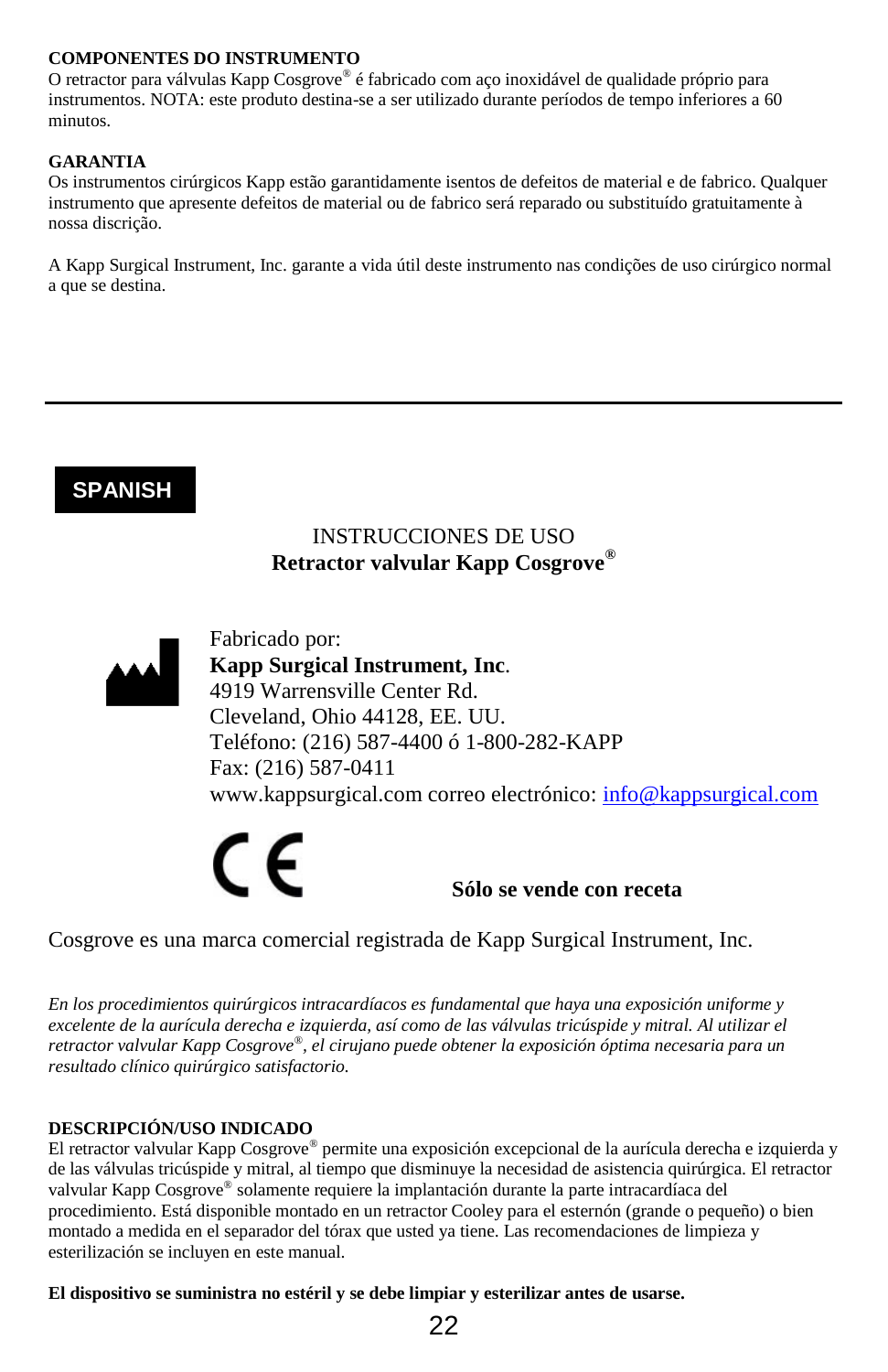#### **ENSAMBLAJE PREQUIRÚRGICO**

#### Coloque su separador para el tórax tal como se muestra **(Figura 1).**

Acople la abrazadera principal (**Figura 3**) en el separador del tórax con tornillos de retención en la parte externa de la abertura de la cavidad torácica deslizándola sobre una de las barras de montaje preinstaladas (**Figura 2**). Fije la abrazadera principal apretando los tornillos de retención no desmontables izquierdo y derecho (A) (**Figura 3**).

Deslice la cuchilla del retractor (D) a través de la pinza universal (C) **(Figura 4)**.

Retire la tuerca transversal (E), y a continuación deslice la(s) pinza(s) universal(es) con la(s) cuchilla(s) instalada(s) del retractor (**Figura 5**) en la barra de soporte. Gire la barra de soporte en la hendidura de la abrazadera de soporte lateral y apriete la tuerca transversal para fijarla (**Figura 6**).

Ajuste las cuchillas del retractor en la abrazadera principal según la preferencia del cirujano. Una vez que estén instaladas, asegure las cuchillas del retractor apretando la tuerca "alada" en la(s) pinza(s) universal(es).

Se puede montar una tercera cuchilla del retractor acoplando la barra del brazo lateral (F) tal como se indica a continuación: Afloje el tornillo de retención del brazo lateral (no desmontable) en la abrazadera principal (B) (**Figura 3**). Deslice el extremo aplanado de la barra del brazo lateral entre la abrazadera de soporte y la cabeza del tornillo de retención. Apriete el tornillo de retención. Deslice una pinza universal, con la cuchilla del retractor instalada en la abertura inferior, contra la barra del brazo lateral y asegúrela apretando la tuerca alada en la pinza universal (**Figura 6**).

El retractor valvular Kapp Cosgrove*®* montado como se muestra en la portada ya está completo.

NOTA: Ninguno de los tornillos del retractor valvular Kapp Cosgrove*®* es desmontable, salvo la tuerca transversal grande (E) (**Figura 3**).

NOTA: Las cuchillas del retractor se pueden reajustar fácilmente durante la cirugía aflojando la tuerca alada en la(s) pinza(s) universal(es).

#### **LIMPIEZA**

Inmediatamente después de la cirugía, lave los instrumentos con agua templada, no caliente, para eliminar todo resto de sangre, líquidos corporales y tejido. Si los retrasos impiden el lavado inmediato, sumerja el instrumento en una solución de agua y detergente neutro (pH 7) antes de limpiarlo.

#### **LIMPIEZA ULTRASÓNICA**

Separe los componentes e introdúzcalos en el limpiador ultrasónico. Límpielos conforme al protocolo del instrumento. Enjuague los instrumentos con agua inmediatamente después de la limpieza ultrasónica.

#### **ESTERILIZACIÓN CON LAVADO AUTOMÁTICO**

Siga las recomendaciones del fabricante asegurándose de que los instrumentos estén lubricados después del último ciclo de lavado y antes del ciclo de esterilización.

Según las recomendaciones de Robert Koch de septiembre de 2012, se debe realizar la limpieza y desinfección mecánica a temperaturas superiores a 93 °C.

#### **ESTERILIZACIÓN EN AUTOCLAVE**

Antes de la esterilización en autoclave, lubrique todas las piezas del instrumento que tienen contacto directo de metal con metal utilizando lubricantes quirúrgicos, como leche de instrumentos. No utilice lubricantes industriales. Los instrumentos se deben desbloquear antes de limpiar para evitar cualquier grieta resultante de la expansión térmica durante el ciclo de autoclave. No sobrecargue la cámara de la autoclave. El protocolo de esterilización recomendado por el fabricante es:

| Tipo de esterilizador:          | Prevacío |
|---------------------------------|----------|
| Pulsos de preacondicionamiento: |          |
|                                 | 23       |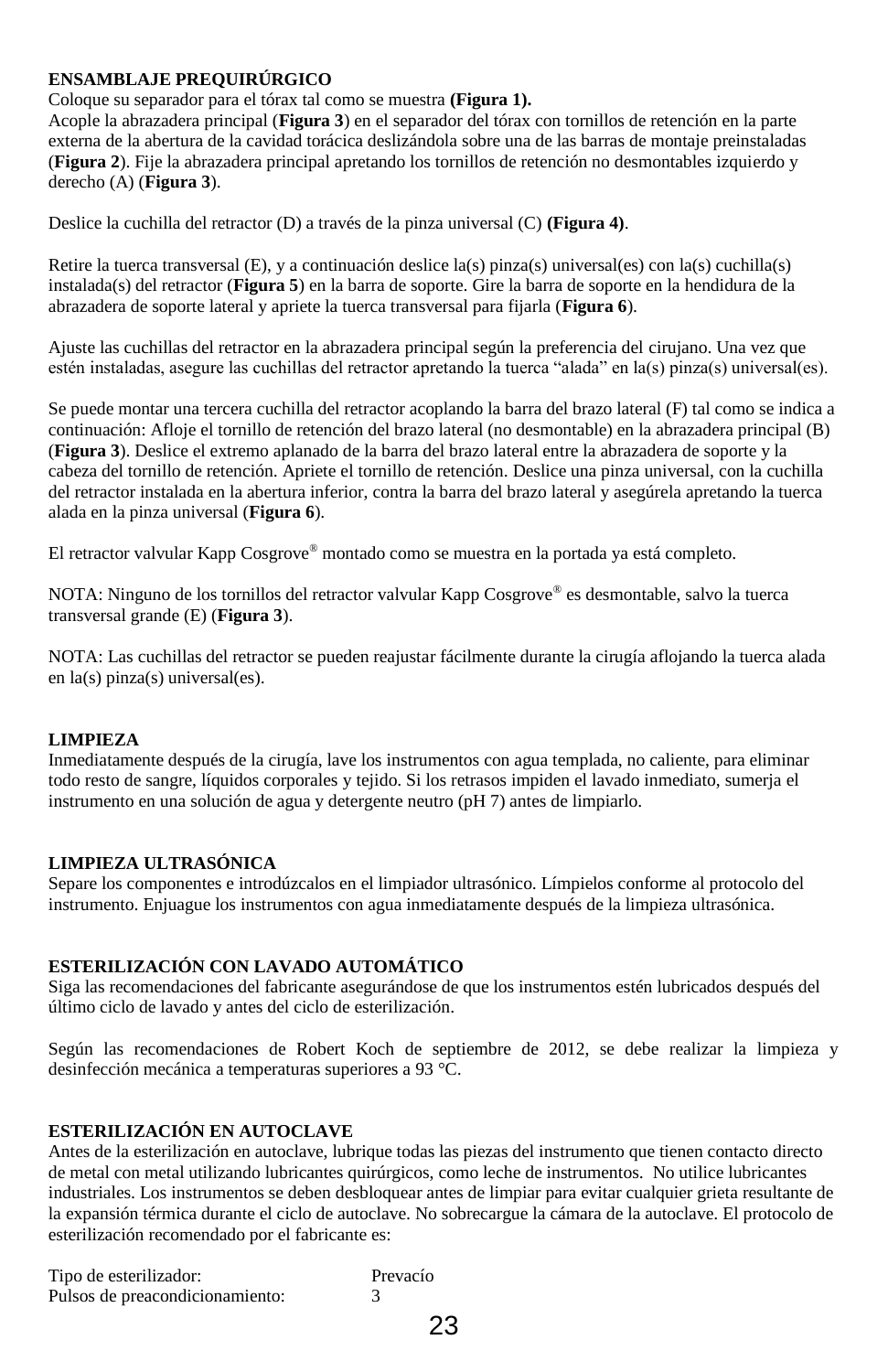| Temperatura mínima:         | $132 \text{ °C}$                                                                                                                                                                                                                                                        |
|-----------------------------|-------------------------------------------------------------------------------------------------------------------------------------------------------------------------------------------------------------------------------------------------------------------------|
| Tiempo total del ciclo:     | 4 minutos                                                                                                                                                                                                                                                               |
| Tiempo mínimo de secado:    | 30 minutos                                                                                                                                                                                                                                                              |
| Configuración del artículo: | Instrumentos colocados en una caja quirúrgica general con tapa<br>de 28 x 66 x 9 cm (11 x 26 x 3,5 pulgadas) sin abrazaderas o<br>placa de pasadores, con la bandeja envuelta en dos capas de<br>polipropileno de 1 capa mediante técnicas de envoltorio<br>secuencial. |
|                             | $\alpha$ is the state and the state of the state of the state of the state of the state of the state of the state of the state of the state of the state of the state of the state of the state of the state of the state of the                                        |

Cuando exista la necesidad inmediata de usar el dispositivo y no haya ninguna otra alternativa, deberá seguirse el ciclo siguiente:

| Tipo de esterilizador:          | Prevacío              |
|---------------------------------|-----------------------|
| Pulsos de preacondicionamiento: |                       |
| Temperatura mínima:             | $132 \text{ °C}$      |
| Tiempo total del ciclo:         | 3 minutos             |
| Tiempo mínimo de secado:        | No procede            |
| Configuración del artículo:     | Sin envolver          |
| Tiempo de exposición:           | 3 minutos como mínimo |

Kapp Surgical Instrument, Inc. confirma que se pueden seguir las recomendaciones de procesamiento relacionadas con la limpieza y esterilización indicadas por Robert Koch en septiembre de 2012. Específicamente, Kapp Surgical Instrument, Inc. confirma que los tiempos y temperaturas de esterilización se pueden ampliar a 5 minutos y 134 °C.

#### **REQUISITOS DE MANTENIMIENTO**

Todos los retractores valvulares Kapp Cosgrove® y sus accesorios deben recibir mantenimiento una vez al año como mínimo. El retractor debe ser reacondicionado por el fabricante original y el titular de la patente original, Kapp Surgical Instrument, Inc. No hay límite en el número de reutilizaciones de este dispositivo siempre que Kapp Surgical Instrument, Inc. realice el mantenimiento y servicio apropiados.

NOTA: Ninguno de los tornillos del retractor valvular Kapp Cosgrove® es desmontable. Los tornillos están aplanados para evitar que se caigan en el campo quirúrgico. El único elemento que es desmontable es la tuerca transversal grande (E) situada en la abrazadera principal (**Figuras 3 y 5**).

NO ENVÍE ESTE INSTRUMENTO PARA QUE RECIBA SERVICIO TÉCNICO A SU COMPAÑÍA LOCAL DE REPARACIÓN DE INSTRUMENTOS QUIRÚRGICOS. ENVÍE TODAS LAS ÓRDENES DE REPARACIÓN Y REACONDICIONAMIENTO AL FABRICANTE ORIGINAL Y TITULAR:



**Kapp Surgical Instrument, Inc**. 4919 Warrensville Center Rd. Cleveland, Ohio 44128, EE. UU. 1-800-282-5277 ó 216-587-4400

#### **COMPONENTES DEL INSTRUMENTO**

El retractor valvular Kapp Cosgrove® está fabricado en acero inoxidable de calidad instrumental. NOTA: Este producto normalmente está indicado para usarlo menos de 60 minutos.

#### **GARANTÍA**

Se garantiza que los instrumentos Kapp Surgical están libres de defectos materiales y de fabricación. Todo instrumento que presente defectos materiales o de fabricación se reparará o sustituirá a nuestra discreción sin costo alguno.

Kapp Surgical Instrument, Inc. asegura la garantía de este instrumento durante la vida de este producto en el uso quirúrgico normal para el que está indicado.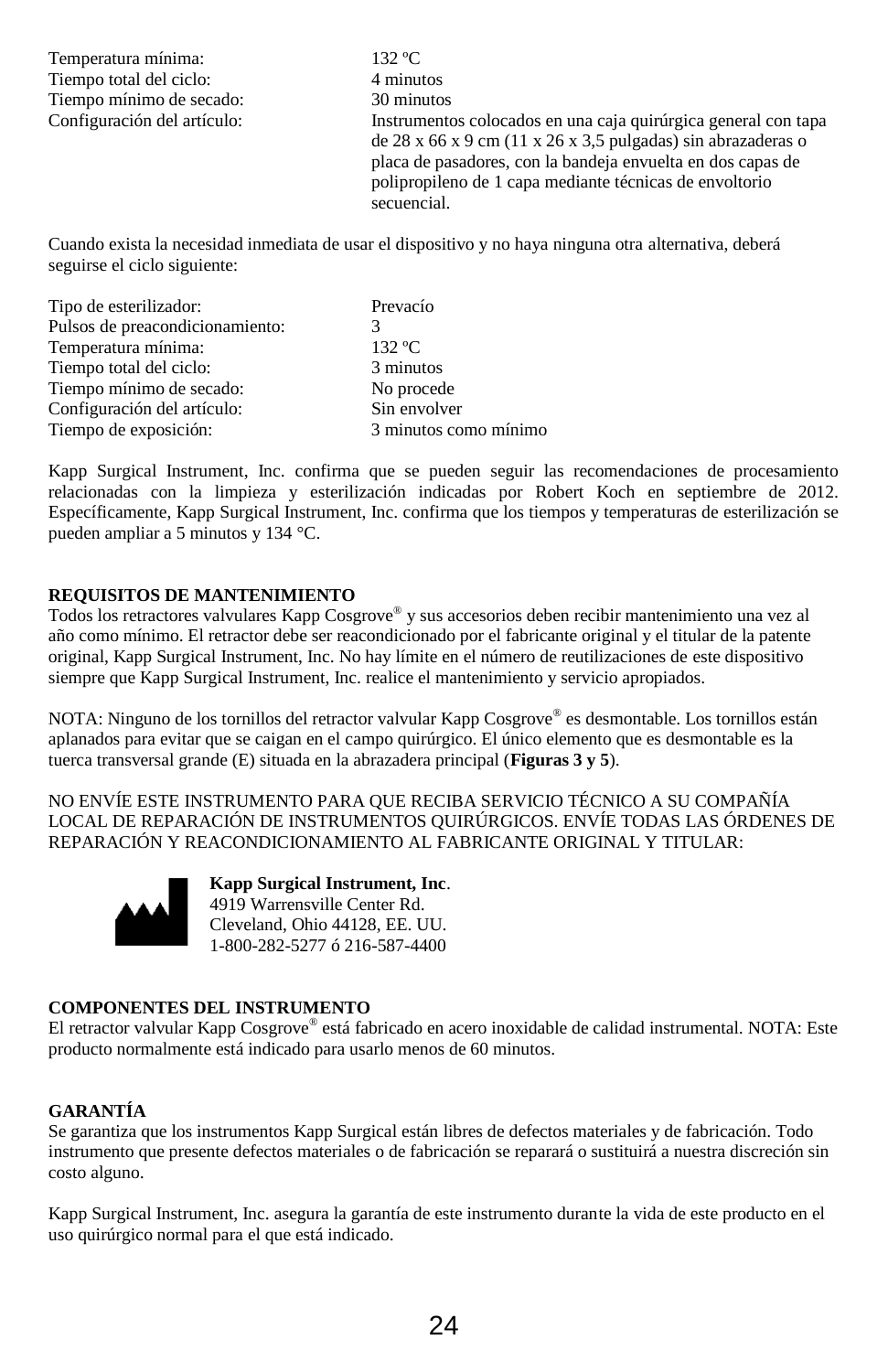#### BRUKSANVISNING **Kapp Cosgrove® operationshake för klaffar**



Tillverkas av: **Kapp Surgical Instrument, Inc**. 4919 Warrensville Center Rd. Cleveland, Ohio 44128, USA Tel.: +1 (216) 587-4400 eller 1-800-282-KAPP Fax: (216) 587-0411 www.kappsurgical.com e-post: [info@kappsurgical.com](mailto:info@kappsurgical.com)

**Endast på förskrivning av läkare**

Cosgrove är ett registrerat varumärke som tillhör Kapp Surgical Instrument, Inc.

*Tillförlitlig och utomordentlig exponering av höger och vänster förmak, trikuspidalis- och mitralisklaffarna är av fundamental betydelse för intrakardiella kirurgiska ingrepp. Genom att använda Kapp Cosgrove® operationshake för klaffar kan kirurgen erhålla den optimala exponering som krävs för ett lyckat operationsresultat.*

#### **BESKRIVNING / AVSEDD ANVÄNDNING**

Kapp Cosgrove® operationshake för klaffar erbjuder exceptionell exponering av höger och vänster förmak, trikuspidalis- och mitralisklaffarna, och minskar samtidigt behovet av operationsassistans. Kapp Cosgrove® operationshake för klaffar behöver endast placeras under den intrakardiella delen av operationen. Den finns tillgänglig antingen monterad på en Cooley sternumhake, stor eller liten, eller specialmonterad på er befintliga sternumhake. Denna bruksanvisning innehåller rekommendationer för rengöring och sterilisering.

#### **Produkten levereras osteril och måste rengöras och steriliseras före användning.**

#### **HOPSÄTTNING FÖRE OPERATION**

Placera er sternumhake så som visas **(figur 1).** 

För på huvudfästet (**figur 3**) på sternumhaken med låsskruvarna vända mot brösthåleöppningens utsida, genom att föra på den på en av de redan fastsittande monteringsstängerna (**figur 2**). Gör fast huvudfästet genom att dra åt den vänstra och högra, ej avtagbara låsskruven (A) (**figur 3**).

För hakbladet (D) genom universalklämman (C) **(figur 4)**.

Ta av den tvärgående muttern (E) och för sedan på universalklämman(-orna) med vidhängande hakblad **(figur 5)** på stödstången. Vrid ner stödstången i fåran på sidostödfästet och gör fast den genom att dra åt den tvärgående muttern **(figur 6)**.

Justera hakbladen på huvudfästet så som kirurgen önskar. När hakbladen är på plats, fäst dem genom att dra åt vingmuttern på universalklämman(-orna).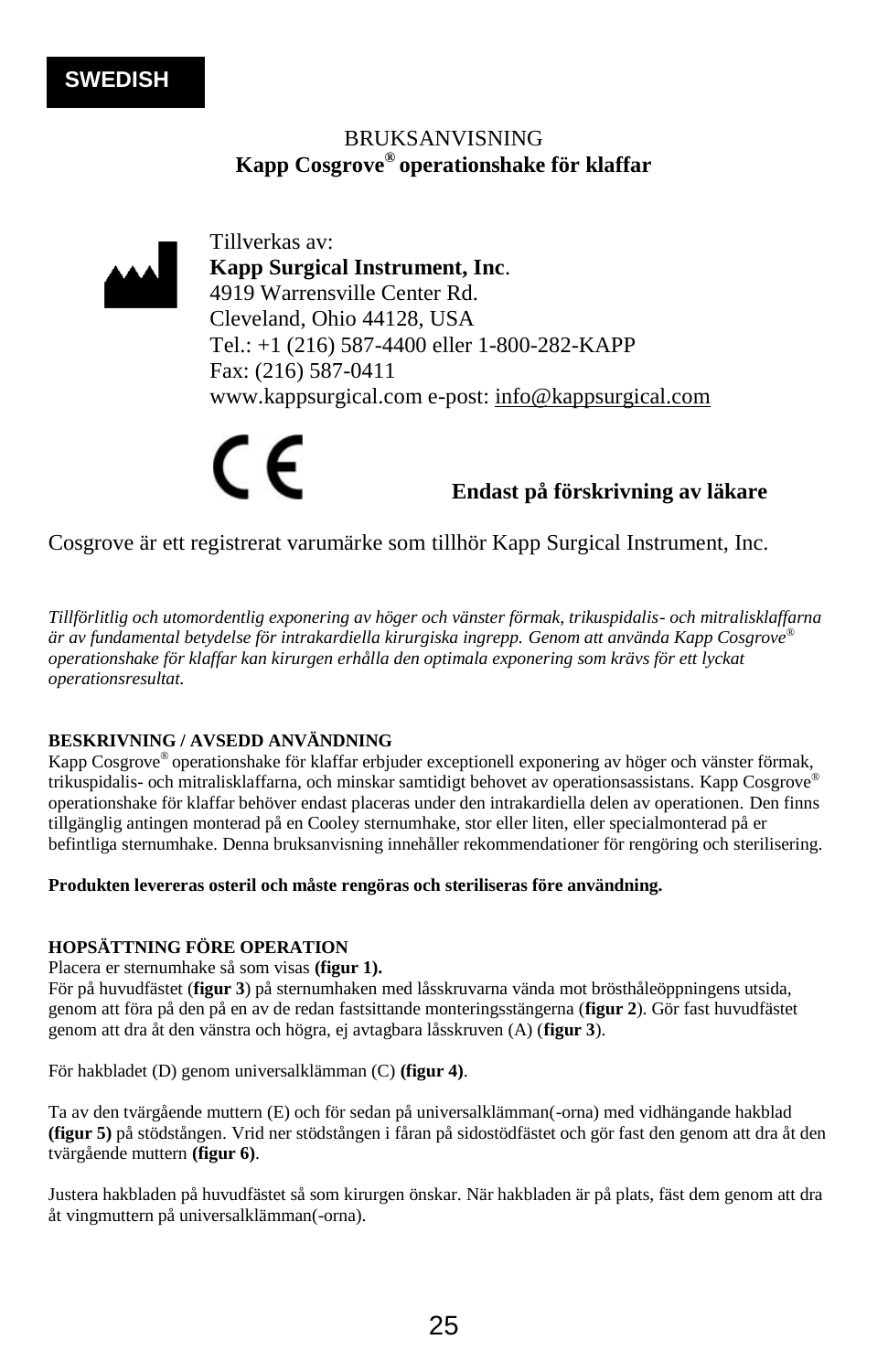Ett tredje hakblad kan monteras genom att man ansluter sidoarmsstången (F), på följande sätt: Lossa låsskruven (ej avtagbar) för sidoarmen på huvudfästet (B) (**figur 3**). För sidoarmsstångens platta ände mellan stödfästet och låsskruvens huvud. Dra åt låsskruven. För på en universalklämma med vidhängande hakblad i den undre öppningen, på sidoarmsstången och sätt fast den genom att dra åt vingmuttern på universalklämman (**figur 6**).

Kapp Cosgrove® operationshake för klaffar är nu klar att användas, så som visas på framsidan.

OBS! Samtliga skruvar på Kapp Cosgrove® operationshake för klaffar är ej avtagbara, utom den stora tvärgående muttern (E) (**figur 3**).

OBS! Hakbladen kan lätt omjusteras under operationen genom att man lossar på vingmuttern på universalklämman(-orna).

#### **RENGÖRING**

Skölj instrumenten under rinnande varmt, ej hett, vatten omedelbart efter ingreppet, så att allt blod och andra kroppsvätskor och vävnadsrester avlägsnas. Om instrumentet inte kan sköljas omedelbart, blötlägg det i en lösning av vatten och ett neutralt (pH 7) rengöringsmedel före rengöring.

#### **ULTRALJUDSTVÄTT**

Ta isär delarna och lägg dem i ultraljudstvätten. Rengör enligt instrumentprotokollet. Skölj instrumenten med vatten omedelbart efter ultraljudstvättningen.

#### **AUTOMATISKA DISK-STERILISATORER**

Följ tillverkarens rekommendationer och se till att instrumenten smörjs efter det sista sköljprogrammet och före steriliseringsprogrammet.

Enligt Robert Koch-rekommendationer från september 2012 bör mekanisk rengöring och desinfektion utföras vid högre temperaturer än 93 °C.

#### **STERILISERING I AUTOKLAV**

Före sterilisering i autoklav, smörj alla instrumentdelar med kontakt metall-mot-metall, med smörjmedel avsedda för kirurgiska instrument. Använd inte smörjmedel avsedda för industriellt bruk. Instrumenten måste låsas upp/ospärras före rengöring så att eventuella sprickor på grund av värmeexpansion under autoklaveringen förhindras. Överfyll inte autoklaven. Tillverkarens rekommenderade steriliseringsprotokoll:

| Sterilisatortyp:               | Förvakuum                                                                                   |
|--------------------------------|---------------------------------------------------------------------------------------------|
| Förbehandlingspulser:          |                                                                                             |
| Lägsta temperatur:             | 132 °C                                                                                      |
| Full programtid:               | 4 minuter                                                                                   |
| Torktid, minst:                | 30 minuter                                                                                  |
| Artiklarnas placeringsmönster: | Instrumenten placeras i en universallåda för kirurgiska                                     |
|                                | instrument med lock $28 \times 66 \times 9$ cm $(11 \times 26 \times 3,5 \text{ tum})$ utan |
|                                | fästen eller piggmatta, med brickan inslagen i två lager                                    |
|                                | polypropylenomslag, 1 ply, med sekventiell inpackningsteknik.                               |

Följande program bör användas vid omedelbart behov av instrumentet, då inga andra alternativ står till buds:

| Sterilisatortyp:               | Förvakuum       |
|--------------------------------|-----------------|
| Förbehandlingspulser:          |                 |
| Lägsta temperatur:             | 132 °C          |
| Full programtid:               | 3 minuter       |
| Torktid, minst:                | Ej tillämpligt  |
| Artiklarnas placeringsmönster: | Ej inslagna     |
| Exponeringstid:                | Minst 3 minuter |

26